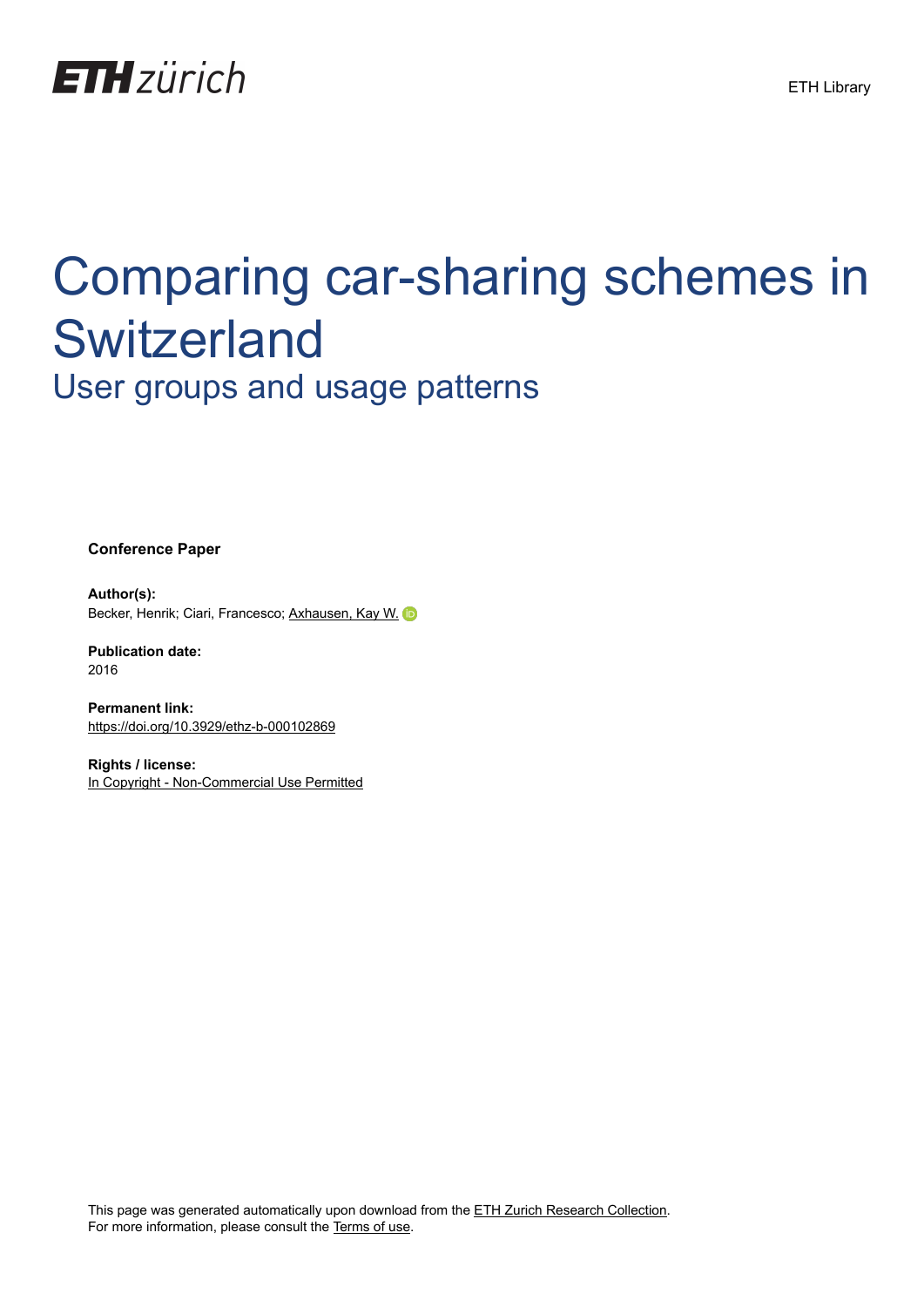<sup>1</sup> Comparing Car-Sharing Schemes in Switzerland: User Groups and Usage Patterns

```
2 Date of submission: 2015-07-31
```
3

Henrik Becker, Corresponding Author Institute for Transport Planning and Systems, ETH Zurich, Stefano-Franscini-Platz 5 CH-8093 Zurich phone: +41-44-633 65 29 fax: +41-44-633 10 57 henrik.becker@ivt.baug.ethz.ch

5

4

Francesco Ciari Institute for Transport Planning and Systems, ETH Zurich, Stefano-Franscini-Platz 5 CH-8093 Zurich phone: +41-44-633 71 65 fax: +41-44-633 10 57 ciari@ivt.baug.ethz.ch

7

 $\epsilon$ 

Kay W. Axhausen Institute for Transport Planning and Systems, ETH Zurich, Stefano-Franscini-Platz 5 CH-8093 Zurich phone: +41-44-633 39 43 fax: +41-44-633 10 57

axhausen@ivt.baug.ethz.ch  $\overline{R}$ 

9 Words: 5694 words + 3 figures + 4 tables = 7444 word equivalents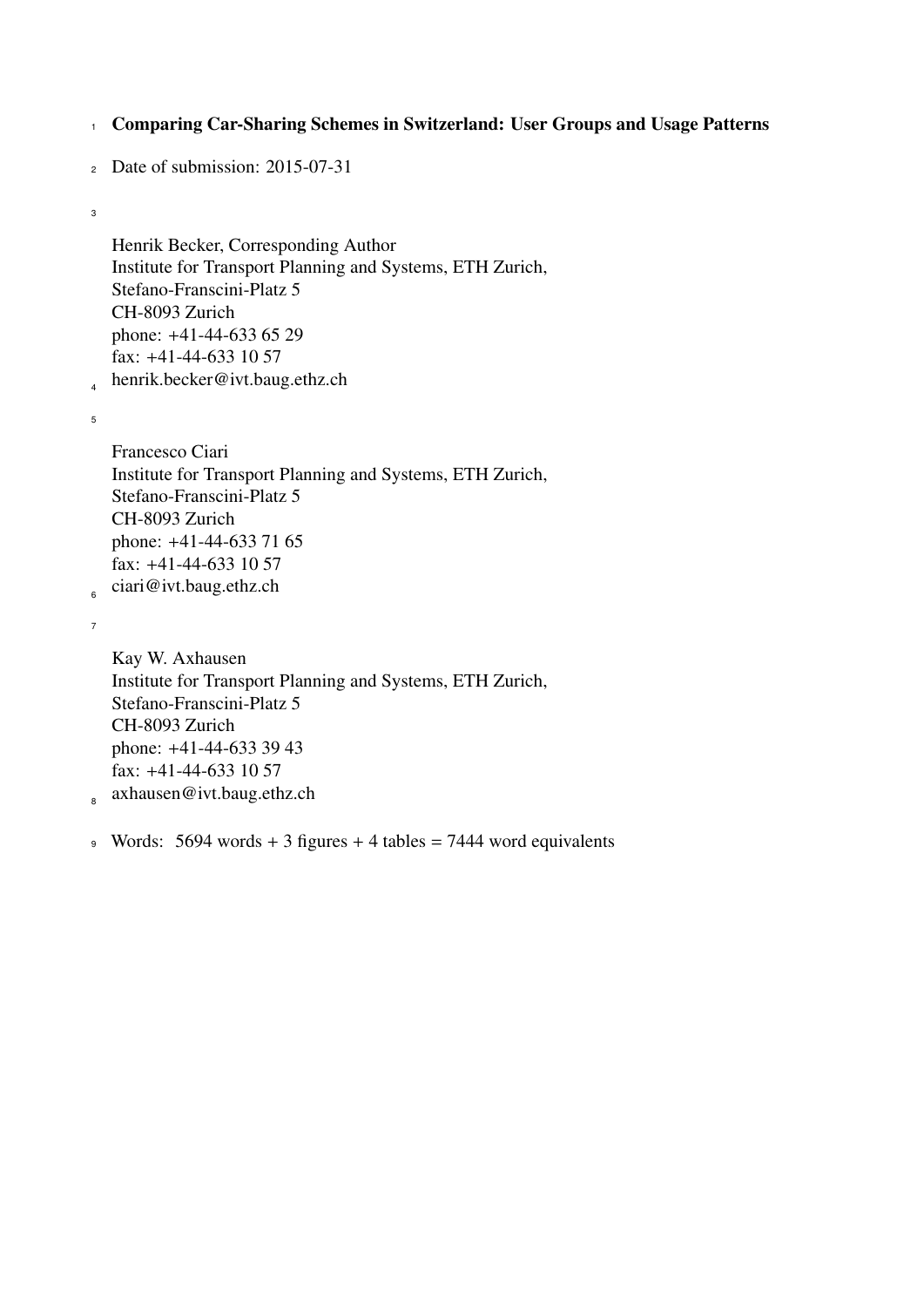### ABSTRACT

- Free-floating car-sharing schemes operate without fixed car-sharing stations, ahead reservations
- or return-trip requirements. Providing fast and convenient motorization, they attract both public
- transport users and (former) car-owners. Therefore, the environmental impact of these novel
- systems is hard to estimate. This research uses a difference in difference approach to estimate
- the impact of free-floating car-sharing on its members' travel behaviour. Data is collected using
- member surveys combined with a smartphone-based GPS-tracking solution. The results can
- be directly compared with both a station-based round-trip car-sharing service operating in the
- same city and a random control group. The findings suggest, that free-floating car-sharing has a
- similar socio-demographic customer potential as station-based round-trip car-sharing. However,
- free-floating car-sharing has more active members and is employed for a broader variety of
- uses. Moreover, the results suggest, that it reduces car-ownership on a level comparable to
- station-based round-trip car-sharing.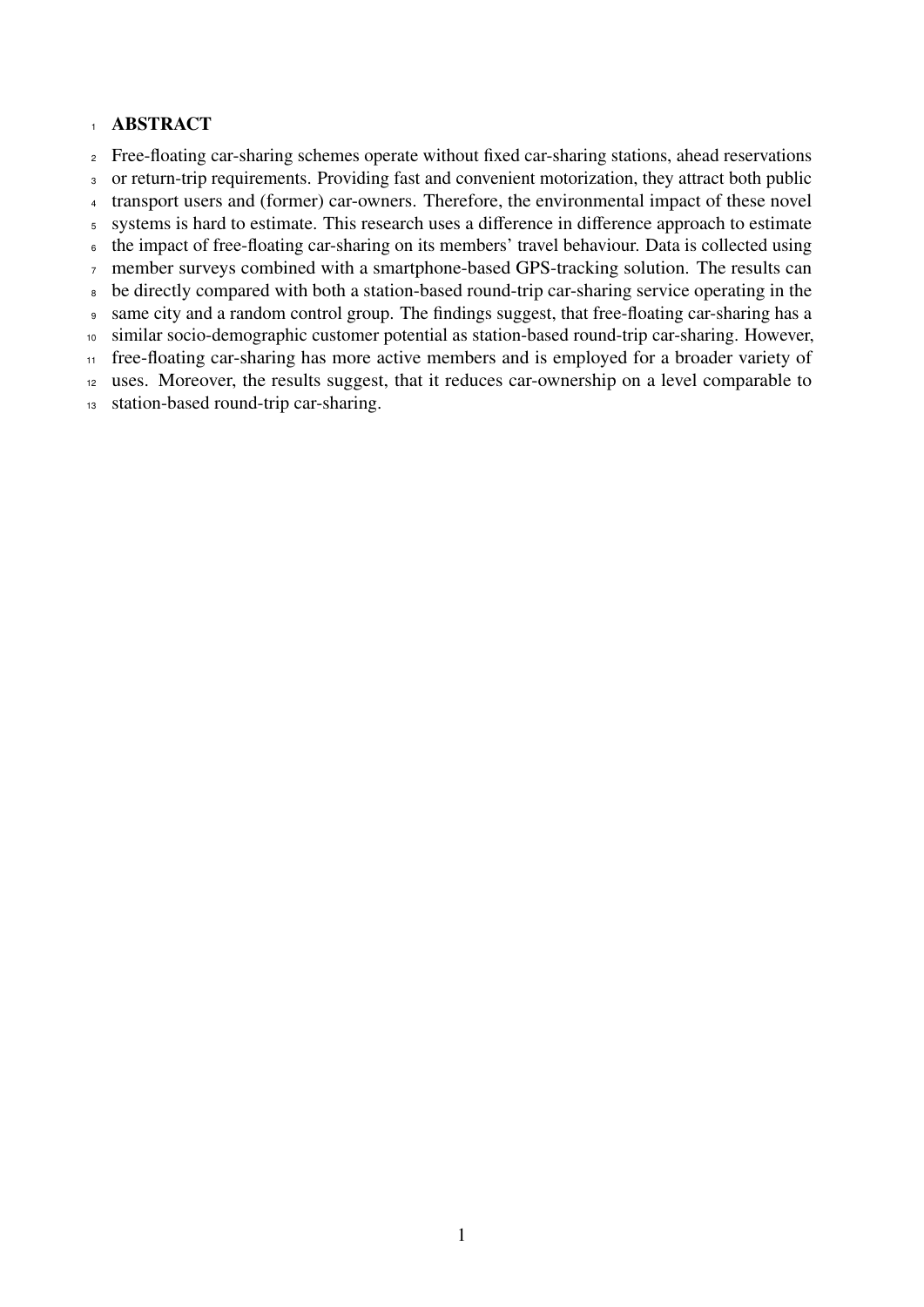### **INTRODUCTION**

 Since its first implementation in the late 1940s, car-sharing has for a very long time been a niche service unable to attract a substantial share of the urban population. The status was due to both the inflexibility of the car-sharing systems themselves and the social importance of car-ownership. In recent years, the game has changed: User-friendly and flexible systems have entered the market and a social trend promoting sharing over ownership supports their adoption.

 The latest addition to the car-sharing market has been free-floating car-sharing. Instead of relying on designated car-sharing stations it allows customers to pick-up and drop-off the vehicle anywhere within a city-wide service area. By this, it removes the obstacles of station- based round-trip car-sharing (from now on referred to as *station-based car-sharing*) such as the <sup>11</sup> requirement of ahead reservations and the restriction to round-trip use only.

 Given these structural differences between the two service types, knowledge about user groups and environmental effects of station-based car-sharing may not be directly transferrable to free-floating car-sharing. In oder to close this research gap, a few empirical studies on free- floating car-sharing have already identified major user groups and their motivations. Moreover, dominant usage patterns as well as environmental implications *[\(1,](#page-17-0) [2\)](#page-17-1)* were investigated. However, the environmental effects of the new service proved more difficult to assess. Offering a convenient and fast new form of urban mobility, free-floating car-sharing attracts both (former) car owners and transit users. Therefore, it is still unclear how its growing diffusion affects overall travel behavior *[\(3\)](#page-17-2)*.

<sup>21</sup> The introduction of the novel free-floating car-sharing service in Basel for the first time allows an investigation of the usage and impacts of the different forms of car-sharing in the Swiss context. Using empirical data this research contributes to a better understanding of the environmental implications of new free-floating car-sharing by studying travel patterns and user groups. Moreover, the collected data for the first time allows a direct comparison between two different car-sharing systems operating in the same city.

 The remainder of this paper is structured as follows: Section 2 provides a short overview of the relevant scientific literature, Section 3 describes the methodology of this study including details about the response behaviour. The results of this study are then presented in Section 5. Section 6 concludes with an outlook onto the next steps of this research.

### 31 BACKGROUND

### Free-Floating Carsharing

<sup>33</sup> The roots of today's more and more successful car-sharing systems can be traced back to the late 1940s, when the first systems were conceived to share a useful, yet expensive asset - the car. As the first implementation of a car-sharing service, the Sefage program in Zurich was established in 1948 *[\(4\)](#page-17-3)*. Systems in other European cities followed. However, in an era of fast and ever-cheaper 37 private motorization beginning in the 1950s, car-sharing lacked attractiveness. Only in the early 1990s rising fuel prices and a congested road network built the path for a successful revival of the idea of car-sharing. Technology has been key to unlock this new potential by providing user-friendly systems and efficient allocation strategies and has even led to the development of new forms such as peer-to-peer car-sharing or free-floating car-sharing.

<sup>42</sup> The scientific literature about car-sharing has grown in scope and size in recent years as has the diffusion of the service itself. There already exists a large corpus of literature that deals with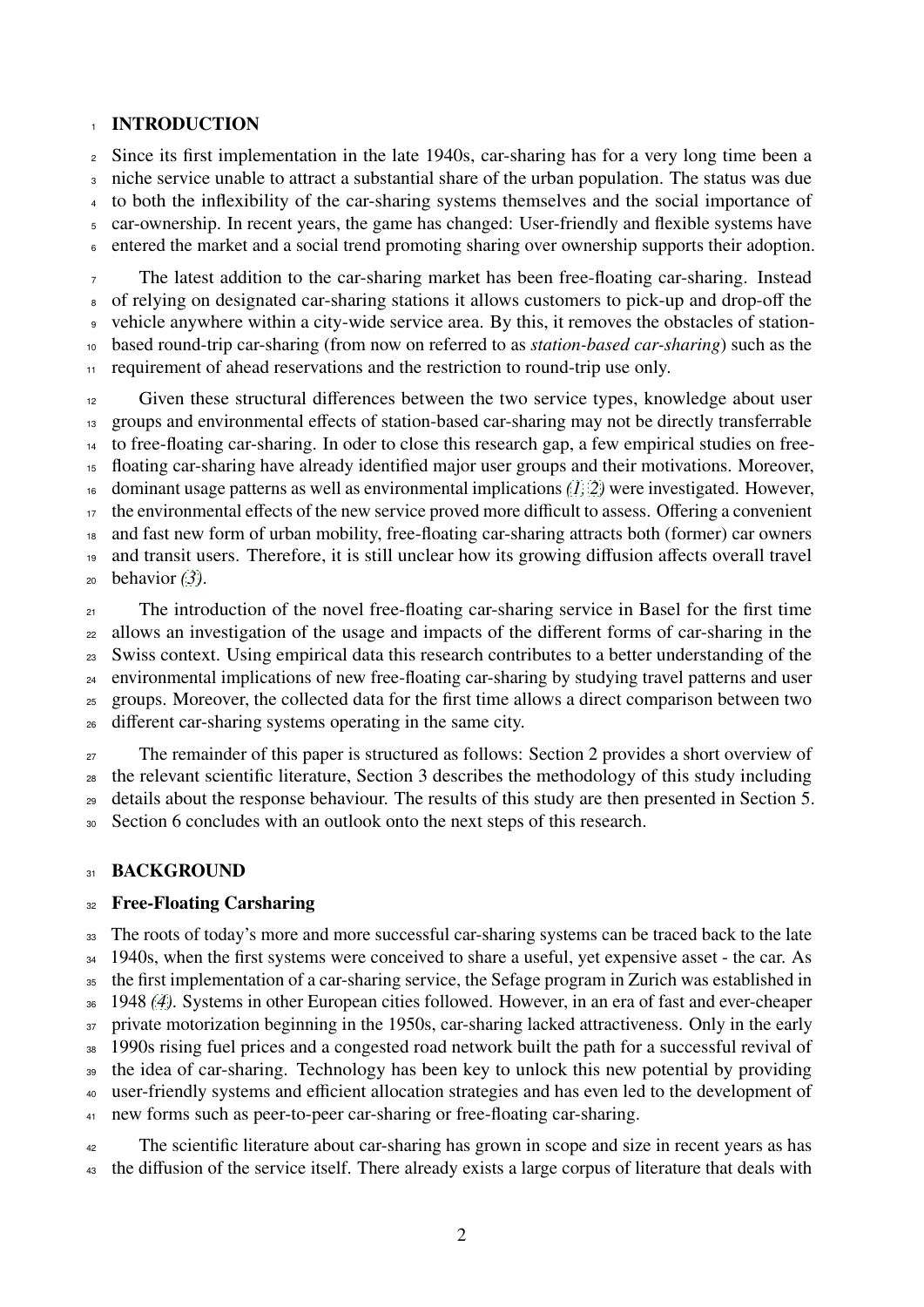many of its different aspects.

 The overwhelming majority of the literature on car-sharing has been written in the last 20 years *[\(5\)](#page-17-4)* and mainly covered traditional station-based car-sharing services. The research has produced agreement on several issues: For station-based car-sharing it is widely accepted that the most suitable markets are dense urban areas with a good public transport supply *[\(6,](#page-17-5) [7\)](#page-17-6)* and that the prototype user is relatively young, affluent and well educated. Regarding the impact of car-sharing on the transportation system researchers were able to confirm several positive impacts like less vehicle travel and lower emissions *[\(8\)](#page-17-7)* as well as reducing the need for parking *[\(5,](#page-17-4) [9\)](#page-17-8)*.

 Predictions concerning car-sharing demand and diffusion levels, however, proved overop- timistic: For example an early study in Austria estimating a market potential of 9% *[\(10\)](#page-17-9)* as well as a Swiss study predicting a potential of 600 000 customers for the service of Mobility Switzerland *[\(11\)](#page-17-10)* were both off by more than a factor of five.

<sup>14</sup> Only recently, research has extended its scope to the newest forms of car-sharing such as free-floating car-sharing and their environmental impact. Whilst early studies expected a <sup>16</sup> significant reduction in car ownership and  $CO<sub>2</sub>$  emissions *[\(12\)](#page-17-11)* due to free-floating car-sharing, the actual impact seems to be more complex as non-car-owners reduce bike, walk and public transit trips, but start to use a (shared) car instead *[\(13\)](#page-17-12)*. First reports from municipalities having introduced free-floating car-sharing are also ambivalent. For example, a first study after one year of operation of *car2go*, a free-floating car-sharing service, in Seattle found the following inconclusive results: Whilst 39% of *car2go* members had at least considered giving up a car and a third of the members were traveling fewer miles with their private car, nearly half reported to ride transit less frequently and two thirds have not changed the amount vehicle miles travelled with their private car despite despite their (additional) *car2go* use *[\(3\)](#page-17-2)*.

<sup>25</sup> A similar pattern has also been observed in the case of traditional car-sharing services, where slight increases of vehicle miles travelled (VMT) by the majority of customers were more than balanced by substantial decreases in VMT by the remainder of the customers *[\(14\)](#page-17-13)* resulting in a significantly positive overall impact.

 But it is not clear, whether this also holds true for free-floating car-sharing. A recent British study directly comparing point-to-point car-sharing to round-trip car-sharing, confirmed, that the structural differences between the services imply different usage patterns. In particular, they found that round-trip car-sharing has a far more positive impact on the transport system as it is used to complement public transit, whereas point-to-point car-sharing is used in parallel to public transit and therefore has a questionable impact on the transportation system *[\(15\)](#page-18-0)*. Nonetheless, point-to-point car-sharing - due to its flexibility - was found to have a substantially higher market potential.

<sup>37</sup> Given their high popularity and the fact, that free-floating car-sharing services depend on local authorities to issue special parking permits, their environmental impact is of particular interest. However, it turned out, that the systems' impact on their members' travel behaviour is complex and not straighforward to determine. For example, point-to-point car-sharing lets non-car-owning members shop for groceries less frequently, visit fewer distinct food shops and spend less total time traveling for grocery shopping purposes *[\(16\)](#page-18-1)*. Moreover, the impact of free-floating car-sharing, is not stable, but highly dependent on weather conditions *[\(2\)](#page-17-1)* or pricing structures *[\(17\)](#page-18-2)*. Therefore, further research is required, to investigate the usage patterns and to determine the actual environmental net impact of free floating car-sharing.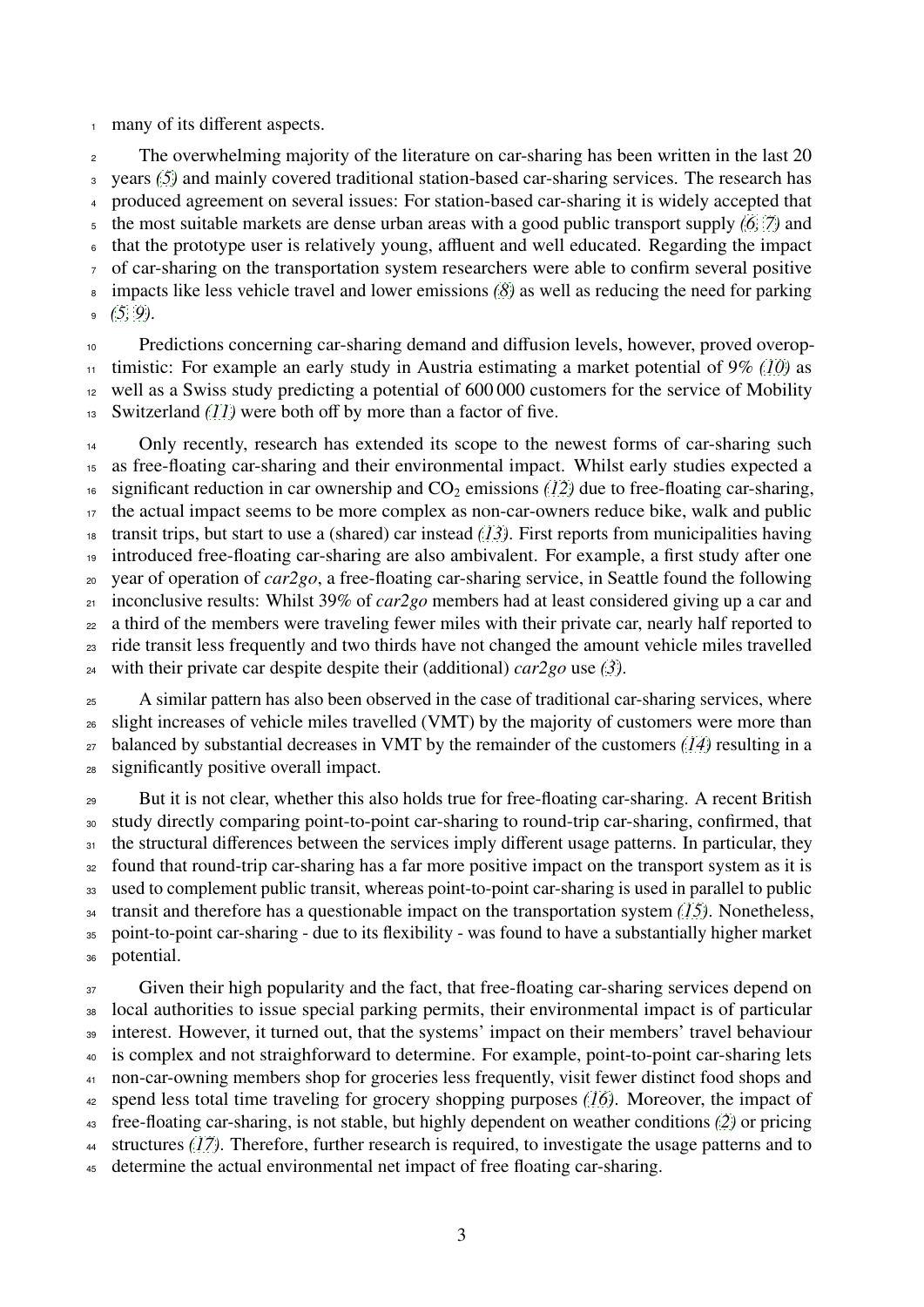### Free-floating car-sharing in Basel

 In August 2014, a free-floating car-sharing pilot program has been launched in Basel, Switzer- land. 120 cars of the type VW Up have been distributed around the city. They can be located via a website or smartphone-app and reserved for up to 15 minutes. Customers have to pay a small registration fee upfront and then only pay on a per-use basis. The fare structure distinguishes between parking and driving time; customers are charged per minute. At the end of the journey, <sup>7</sup> the vehicle can be parked on any public parking bay within the service area. It will then become available for other members.

 Although both the station-based car-sharing service and the free-floating car-sharing service are operated by the same company, they are treated entirely separately. As a consequence, customers wishing to use both services have to register for each service separately.

### 12 METHODOLOGY AND DATA

 Since August 2014, there have been two different car-sharing services operating in Basel: a new free-floating car-sharing pilot has been added, which has for decades been served by a round-trip and station-based scheme. Both services are offered by the same operator.

 In order to capture the full impact of the new free-floating car-sharing service on the transportation system, a difference-in-difference approach has been chosen for this study. A panel consisting of three different participant groups are surveyed directly after the launch of the free-floating car-sharing service and again one year later. As a valid estimation of the impact of the free-floating car-sharing service requires quantitative travel behaviour data, each of the survey wave consists of both a questionnaire and a week-long travel diary.

<sup>22</sup> Although people's travel behaviour may have already been influenced by the new free- floating car-sharing service when taking the first survey wave, it is impossible to identify them before they register. Moreover, *[\(18\)](#page-18-3)* have shown, that the main effects of a car-sharing service occur about two years into the operation of that service. Hence, it is assumed, that due to the short time between registration and survey, no substantial changes have already occured.

<sub>27</sub> The three groups considered for the survey are: members of the new free-floating car-sharing service, members of the conventional car-sharing service and driver license holders among a random sample of the local population. This way, the effect of the free-floating car-sharing service on its members can be isolated from general trends in travel behaviour.

### 31 Travel Survey Methods

 As detailed above, a determination of the effect of free-floating car-sharing services requires the collection of quantitative travel behaviour data. As individual travel behaviour varies over the course of the week, a week-long travel-diary containing all the participant's trips was required. However, collecting this data using manual trip diaries may lead to imprecise and missing data *[\(19,](#page-18-4) [20\)](#page-18-5)*. Although GPS-loggers would allow to raise the data quality, they come with high administrative costs for the researcher *[\(21\)](#page-18-6)*. A most recent alternative promising to reduce both the response burden for participants as well as the administrative effort is smartphone-based GPS-tracking *[\(22–](#page-18-7)[25\)](#page-18-8)*. In this setup, participants simply download an app on their smartphone, which automatically tracks their daily trips using the built-in GPS-sensor.

 Given the various advantages described above, a smartphone-based GPS-tracking system, *Studio Mobilità [\(26\)](#page-18-9)*, has been employed for this study. Although this allows only smartphone-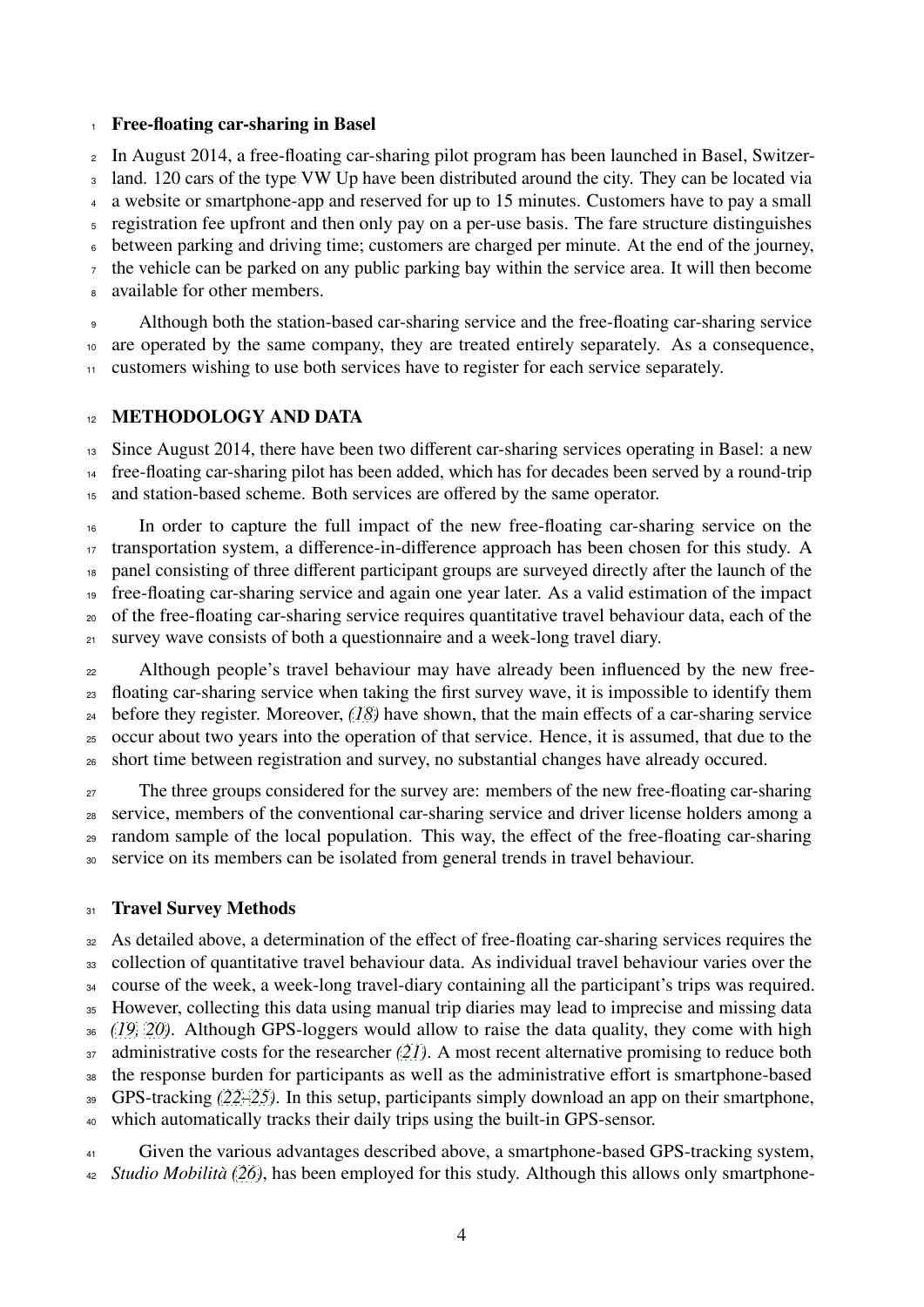holders to take part in the study, selection-bias effects can still be neglected. This is, because the study is supposed to compare the travel behaviour of free-floating car-sharing members with a control group coresponding to their socio-demographic characteristics. As the free-floating

car-sharing service can only be used by smartphone-owners, non-owners are excluded by design.

### Recruitment and data acquisition

 In total, 1 218 free-floating members, 2 224 station-based members and 6 000 members of the random sample were invited to take part in the study. Whilst address lists of car-sharing members were made available by the operator, surface-mail addresses for the random sample of the population were provided by the Cantonal Statistical Office of Basel-Stadt. The random sample was drawn from the local population above legal age.

 The study consisted of two separate parts. The first was a survey about socio-demographic attributes as well as the participants' general mobility behavior, whereas the second part was a one-week travel diary using a smartphone-based GPS-tracker. Participants were asked to fill in the survey by the end of the week of receipt and to keep the diary the week after. Details and instructions concerning the mobility diary were given at the end of the survey.

 Each of the three participant groups was provided with dedicated questionnaires. Whilst the car-sharing members were recruited via e-mail and were able to access the online-survey using personalized links, members of the control group received the survey in pencil-and-paper-format via surface mail including a reply-paid envelope. Due to company policy reasons, car-sharing members were only invited to the questionnair first. Upon completion of the questionnaire, they were automatically invited to take part in the mobility diary and were promised a 15 CHF credit on their next car-sharing bill. In contrast, members of the control group have received all the necessary information along with the questionnaire. As incentive, they were offered a 15 CHF app-voucher in return for their full participation.

 Participants were invited to take part in the study in weekly waves in calendar weeks 43 to 50 in 2014. In the last week, reminders were sent out to all those car-sharing members who had <sup>27</sup> failed to answer the survey on schedule by then. Moreover, participants, who were overdue in completing their mobility diary were offered assistance. Moreover, free-floating car-sharing members having joined the service after the first survey wave were invited to take the survey in April 2015.

<sup>31</sup> The response burdens of the questionaires were calculated as 178 points (free-floating members), 173 points (station-based members) and 135 (control group) *[\(27\)](#page-18-10)*. For an average week-long mobility diary, an additional burden of 362 points was assumed. The achieved <sup>34</sup> response rates are given in Table [1](#page-7-0) and can be compared with experiences from previous studies as given in Figure [1.](#page-8-0) As can be seen from the figure, the response rates for the questionnaires are well within the expected range. For the free-floating car-sharing members a bit higher response 37 rate could be observed indicating a high level of identification with the service. In contrast, the response rates for members of the control groups fall off. The difference may be explained by the fact, that both the car-sharing groups were contacted on behalf of the service they were member of.

 However, comparing the response rates of the diaries with earlier studies, they are found to be much lower than expected. As the participants can be regarded as pre-recruited by the questionnaires, a response rate of almost 80% would have been expected. Instead, it turned out to be substantially lower. Based on the participant feedback and the fact, that almost all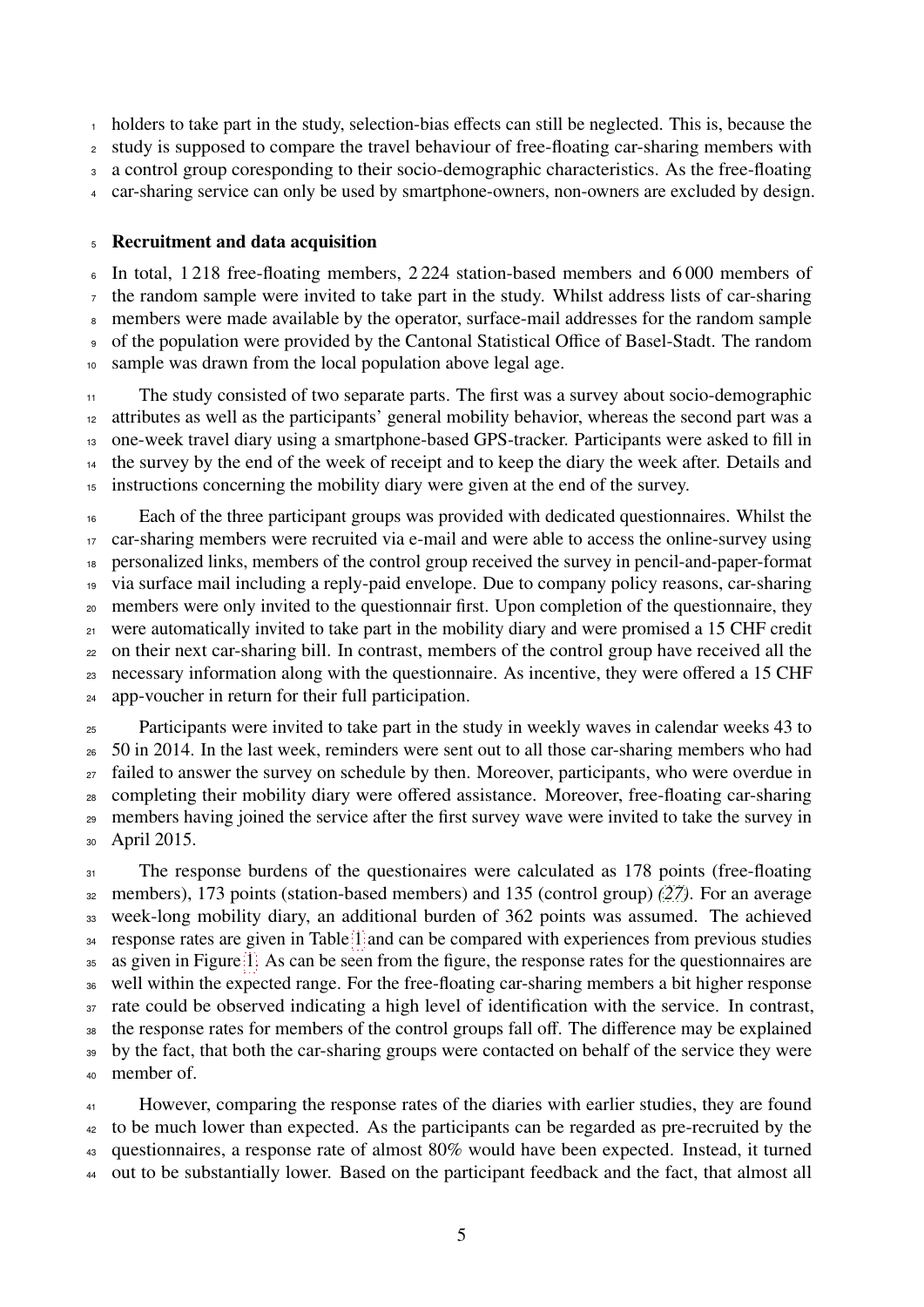### <span id="page-7-0"></span>TABLE 1 Response rates per participant groups

| Calendar week                 | free-floating | station-based | control group |
|-------------------------------|---------------|---------------|---------------|
| Invitations sent              | 1218          | 2 2 2 4       | 6000          |
| Surveys completed             | 366           | 571           | 594           |
| with drivers license          | 366           | 571           | 447           |
| Response rate of the eligible | 37.4%         | 25.7%         | $9.1\%$       |
| Diaries completed             | 91            | 96            | 226           |
| Response rate of the eligible | $24.9\%$      | 16.8%         | 50.6%         |

dropouts during the web-based-survey took place, when participants had to confirm a data

privacy declaration, the authors assume, that this drop in response rate can be attributed to

<sup>3</sup> data protection concerns. For the two car-sharing member groups, this data privacy effect is

furthermore overlayed by a second effect, which can be attributed to the piecewise invitation

strategy. For car-sharing members, information about the mobility diary and the incentive

was only communicated after they had voluntarily completed the questionnaire. This left the

impression, that the mobility diary was a completely separate survey, and therefore substantially

increased the dropout rate. Interestingly, this effect could not be corrected by the incentive (a

car-sharing credit) indicating that the offered incentive was of only limited appeal.

### Data quality

 Response bias was addressed using three measures: Firstly, only completed questionnaires were considered for the analysis. Secondly, responses from car-sharing members who completed the survey in less than seven minutes (a third of the average time) were excluded. Thirdly,

unreasonable answers were identified on a per-question basis (e.g. year of birth before 1900).

<sup>15</sup> In order to test for a selection bias, the response groups of the car-sharing members were compared to age and gender information available from the address lists. Since the gender distribution for both car-sharing samples equaled the population up to a percent, no further statistical tests were conducted for the variable gender. Concerning year of birth, a Cramér-von- Mises-test *[\(28\)](#page-18-11)* has been run. It was found, that the response groups are a suitable representation of their respective car-sharing member population (*p*-value 0.05 for station-based and 0.18 for free-floating members) when shifted by three years in the age variable. This shift is due to the fact, that older members are overrepresented in the response group. However, as a shift of three years causes only small changes in a person's mobility behavior, the validity of the data is not severely affected.

<sup>25</sup> For the control group only the subgroup of driver license owners is considered. Again, participants of the age group 55 to 65 years are overrepresented. Still, there is good reason to regard the response group as sufficiently representative. Also when considering the gender distribution, the response group matches the actual population of driving license holders well (44.5% vs. 45.5% females).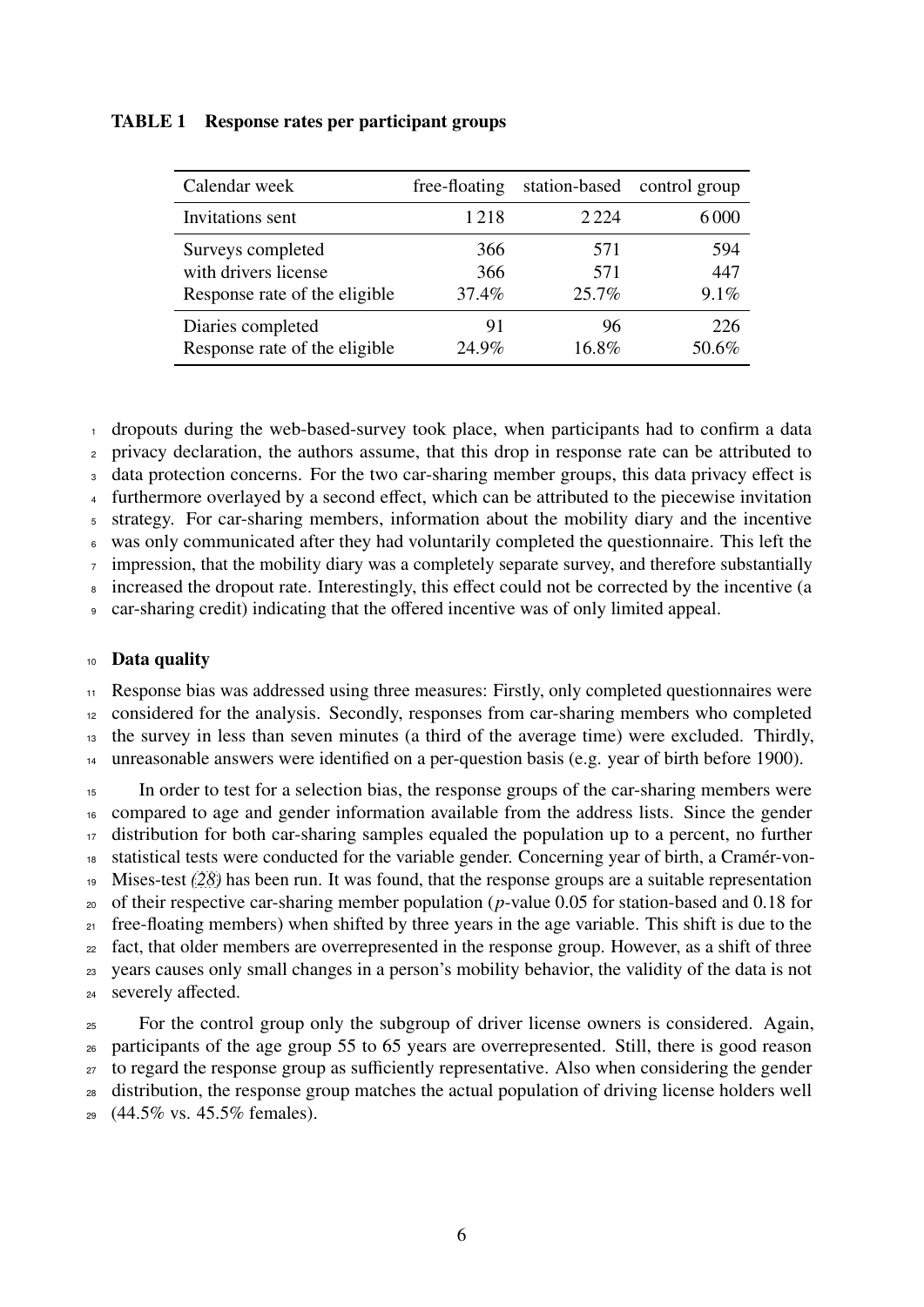<span id="page-8-0"></span>

Source: *[\(27\)](#page-18-10)*. The response rates of the questionnaires of the three survey-groups are given as red crosses, the response rates for the questionnaires are given as green dots. FF denotes free-floating members, SB station-based members and CG control group.

### FIGURE 1 Response rates in comparison with other comparable studies.

### **SURVEY RESULTS**

 In this section, the data of the first survey wave is analyzed. All three survey groups are treated separately, such that the properties of the free-floating car-sharing service can be compared to both the station-based car-sharing service and the control group. It is assumed, that the samples are sufficiently representative for their respective population. Although more information supporting the hypotheses of this paper was available, some of it has been (partially) withheld in order to protect the operator's commercial interest.

## <sup>8</sup> Who uses car-sharing in Basel?

<sup>9</sup> 76.8% of the free-floating car-sharing members in Basel are male (*N* = 366) compared to  $10\,$  65.0% for the station-based car-sharing service  $(N = 571)$ . Hence, men are substantially 11 overrepresented among car-sharing members compared to their share of 55.6% ( $N = 446$ ) <sup>12</sup> among the control group of driver license holders. This effect is strongest for free-floating <sup>13</sup> car-sharing.

14 Moreover it is well-known from the literature, that station-based car-sharing attracts cus-<sup>15</sup> tomers who are several years younger than the average of the adult population *[\(5\)](#page-17-4)*. Similar to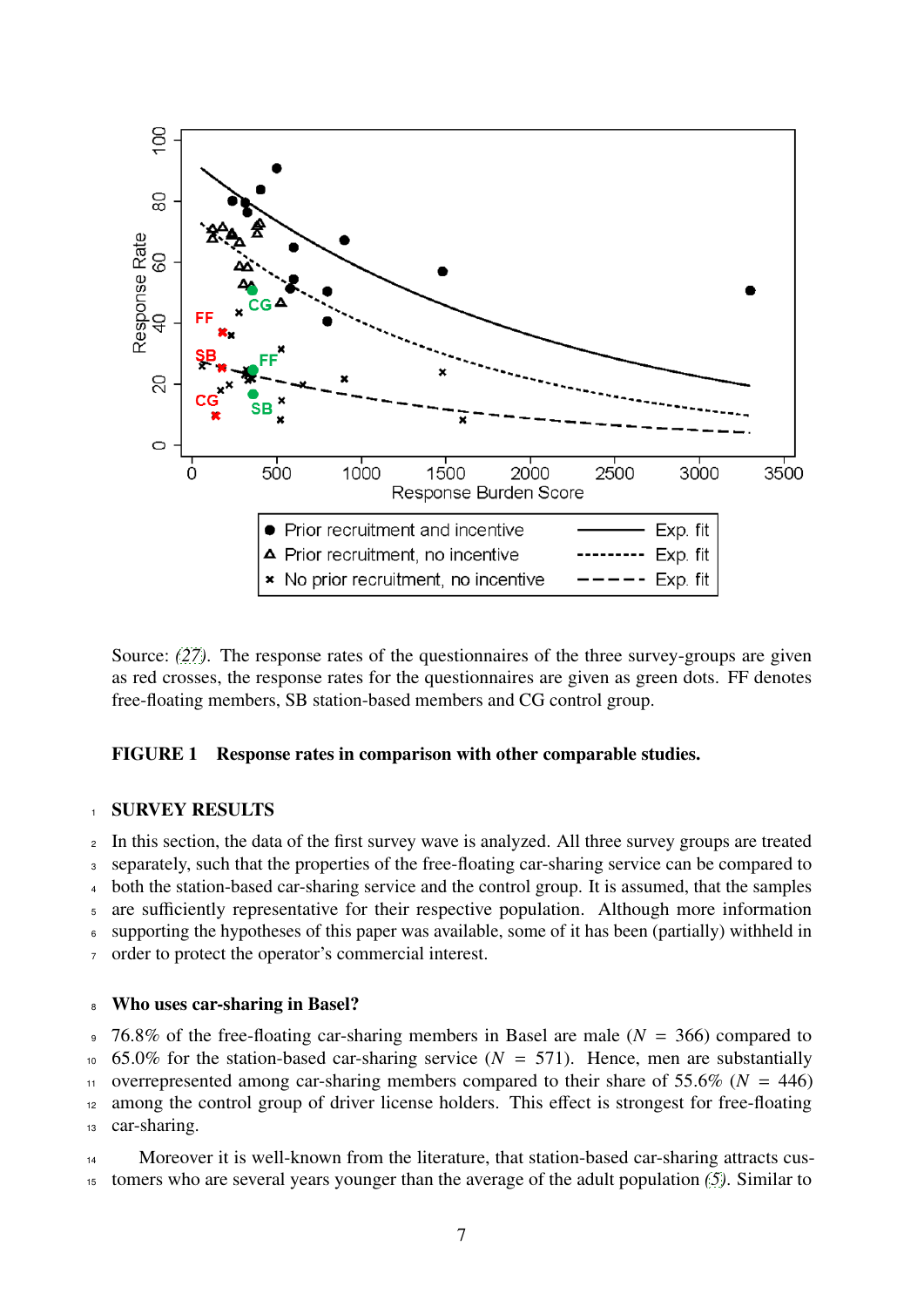<sup>1</sup> the gender distribution described above, the average age of free-floating car-sharing members

<sup>2</sup> was found to be even lower than the one of the station-based car-sharing service.

<sup>3</sup> Differences in the highest educational degree are also apparent. Whereas only 41.6% of <sup>4</sup> the members of the control group ( $N = 445$ ) hold a university degree, the share is distinctly  $\frac{1}{2}$  higher among free-floating car-sharing members (45.8%,  $N = 360$ ) and station-based car-sharing  $\epsilon$  members (51.4%,  $N = 568$ ). Interestingly, in this variable, station-based car-sharing is more <sup>7</sup> extreme. Moreover, the free-floating car-sharing service attracts more people with a professional <sup>8</sup> education (apprenticeship) with a share of 14.2% versus 9.9% for the station-based service. <sup>9</sup> Also customers holding a high-school degree are more abundant among free-floating car-sharing <sup>10</sup> members (8.6%) than among station-based members (6.3%). The latter two observations are in <sup>11</sup> line with the above result of a lower average member age. <sup>12</sup> The age differences are also reflected in the employment status: Whilst 83% of the car-<sup>13</sup> sharing members are employed or self-employed (compared to 65% in the control group) - <sup>14</sup> irrespective of the kind of service, the free-floating car-sharing service is used by more students

15 (9.1%,  $N = 364$  vs.  $3.2\%$ ,  $N = 567$ ). In turn, the station-based car-sharing service attracts more <sup>16</sup> retirees (9.3% vs. 4.9%), although still remaining below the 25% share of retirees in the control <sup>17</sup> group.

<sup>18</sup> Furthermore, members of the free-floating car-sharing service tend to live in larger house-19 holds with an average size of 2.47 household members  $(N = 312)$ . This compares to an average <sup>20</sup> size of 2.38 among the control group members ( $N = 443$ ) and 2.31 among members of the <sup>21</sup> station-based service ( $N = 571$ ). The share of single-households, however, is at the level of <sup>22</sup> 23% for the free-floating and control group members, but substantially higher (30%) among <sup>23</sup> station-based members. In turn, 28% of the free-floating car-sharing members live in families <sup>24</sup> with children, compared to 25% among the station-based members and 23% in the control <sup>25</sup> group.

<sup>26</sup> Regarding their household income, free-floating car-sharing members' average is slightly <sup>27</sup> above the control group and members of the station-based car-sharing slightly below. Yet, the <sup>28</sup> differences in the average household incomes are not statistically significant.

<sup>29</sup> A logistic regression helps to identify the socio-demographic variables significantly related <sup>30</sup> to membership in a car-sharing-organization. The data was obtained from the completed 31 questionnaires. For the two models, the responses from the control group and the respective <sup>32</sup> member group were used. In both cases, a backward selection was conducted in order to obtain <sup>33</sup> the best model fit. The final models are given in Table [2.](#page-10-0) They are highly significant and indeed 34 different for the two car-sharing systems. For example, gender and household size are irrelevant <sup>35</sup> for station-based car-sharing membership, they are highly significant predictors for free-floating <sup>36</sup> membership. Most interestingly, age is not significant for either service, but is captured in the 37 different life cycle position of students, workers and retirees.

 Thus, both services attract highly educated customers, especially retirees or active workers. Students, however, are less likely to be members of a station-based service. Moreover, likelihood to be a car-sharing member decreases with higher incomes and does so more strongly for free-floating car-sharing. Furthermore, free-floating car-sharing is particularly attractive for men 42 and households with more than one adult.

<sup>43</sup> When using the socio-demographic model from Table [2](#page-10-0) to predict car-sharing membership 44 among respondents from the control group, for both systems, a 9% market share among the <sup>45</sup> licensed population is predicted. This result agrees with former market potential estimations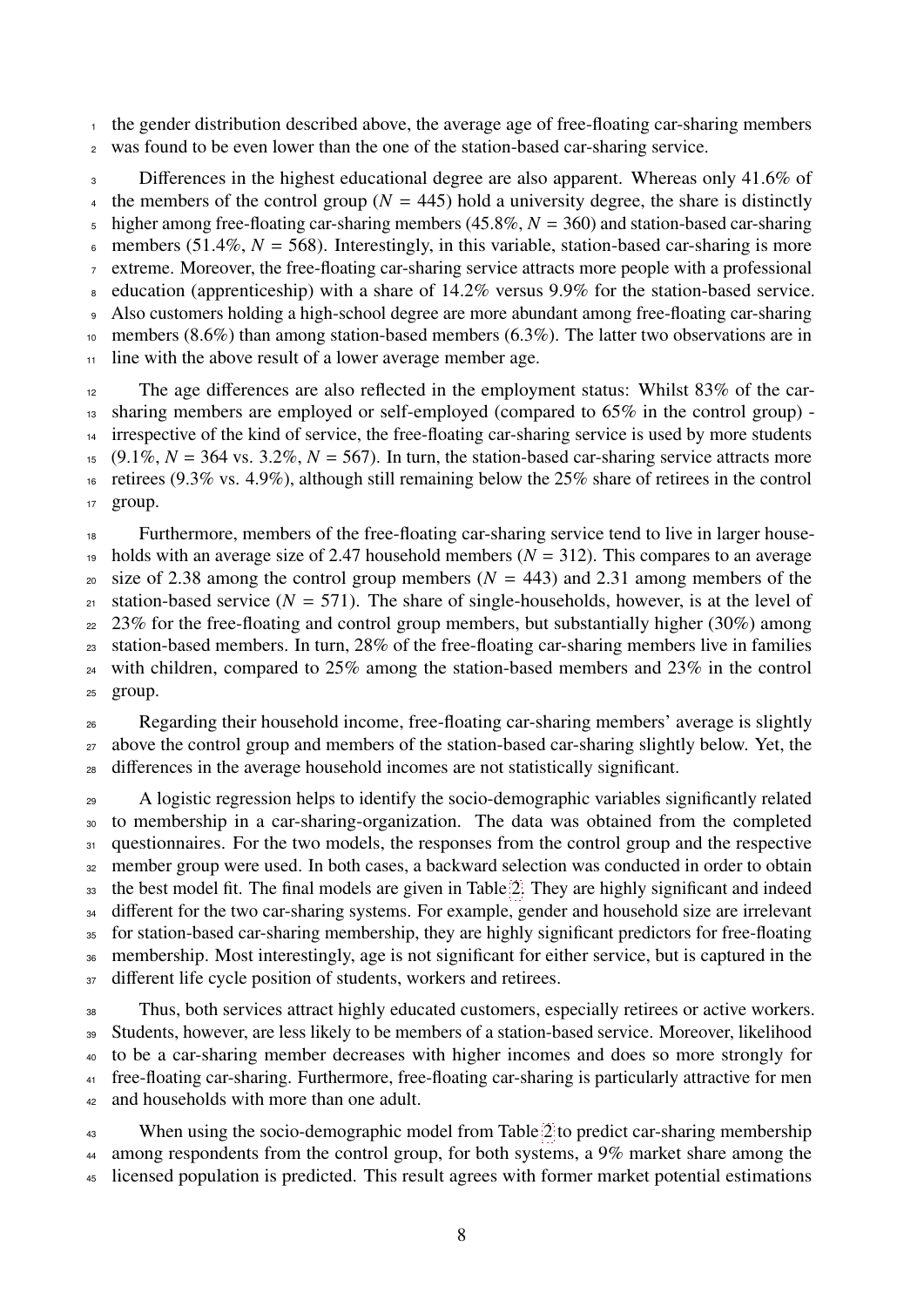|                           | station-based system             | free-floating system      |
|---------------------------|----------------------------------|---------------------------|
| (Intercept)               | $0.250***$                       | 0.014                     |
|                           | (0.025)                          | (0.040)                   |
| male                      |                                  | $0.073***$                |
|                           |                                  | (0.019)                   |
| age                       |                                  | $1.5e-4$                  |
|                           |                                  | $(7.2e-5)$                |
| university degree         | $0.030*$                         | 0.035                     |
|                           | (0.015)                          | (0.020)                   |
| household income (in CHF) | $-3.9e-6*$                       | $-1.1e-5***$              |
|                           | $(1.7e-6)$                       | $(2.2e-6)$                |
| # adults in household     |                                  | $0.047***$                |
|                           |                                  | (0.012)                   |
| student                   | $-0.190***$                      | $4.6e-4$                  |
|                           | (0.024)                          | $(3.0e-2)$                |
| retiree                   | $0.660***$                       | $0.610***$                |
|                           | (0.036)                          | (0.065)                   |
| (self-)employed           | $0.750***$                       | $0.890***$                |
|                           | (0.024)                          | (0.032)                   |
|                           | $N = 1014$                       | $N = 755$                 |
|                           | $R^2_{\mathrm{adj}}$<br>$= 0.83$ | $R_{\text{adi}}^2 = 0.77$ |

### <span id="page-10-0"></span>TABLE 2 Logistic Regression on factors influencing Car-sharing membership

*First row shows parameter estimates, second row shows standard error. Significance codes: \*\*\* 0, \*\* 0.001, \* 0.01; "–"* = *not applicable*

<sup>1</sup> *[\(10,](#page-17-9) [11\)](#page-17-10)* for station-based car-sharing, which have, however, proven to be overoptimistic. It

<sup>2</sup> remains to be seen, whether free-floating car-sharing systems will be able to fully realize the

<sup>3</sup> predicted potential.

### <sup>4</sup> Do car-sharing members show a different travel behaviour?

<sup>5</sup> Already on first sight, car-sharing member households are much less car-oriented compared to

<sup>6</sup> households from the control group. For example, the share of GA travelcard holders (allowing for

<sup>7</sup> year-long free public transport use throughout Switzerland) is almost twice as high among free-

8 floating (28%) and station-based (30%) car-sharing members than in the control group (17%).

<sup>9</sup> Given, that the average GA travelcard holdership in Basel according to the last microcensus was

 $10\quad 8.3 \pm 5.2\%$  in 2010 *[\(29\)](#page-18-12)*, the survey results indicate a bias in the response group.

11 Moreover, station-based car-sharing households are 84% car-free compared to 58% for <sup>12</sup> free-floating member households and 32% in the control group. In turn car-sharing households

<sup>13</sup> own more bikes.

<sup>14</sup> Such strategic mobility decisions as described above have manifold implications on the <sup>15</sup> individual travel behaviour. As an example, Figure [2](#page-11-0) shows the mode distribution for all trips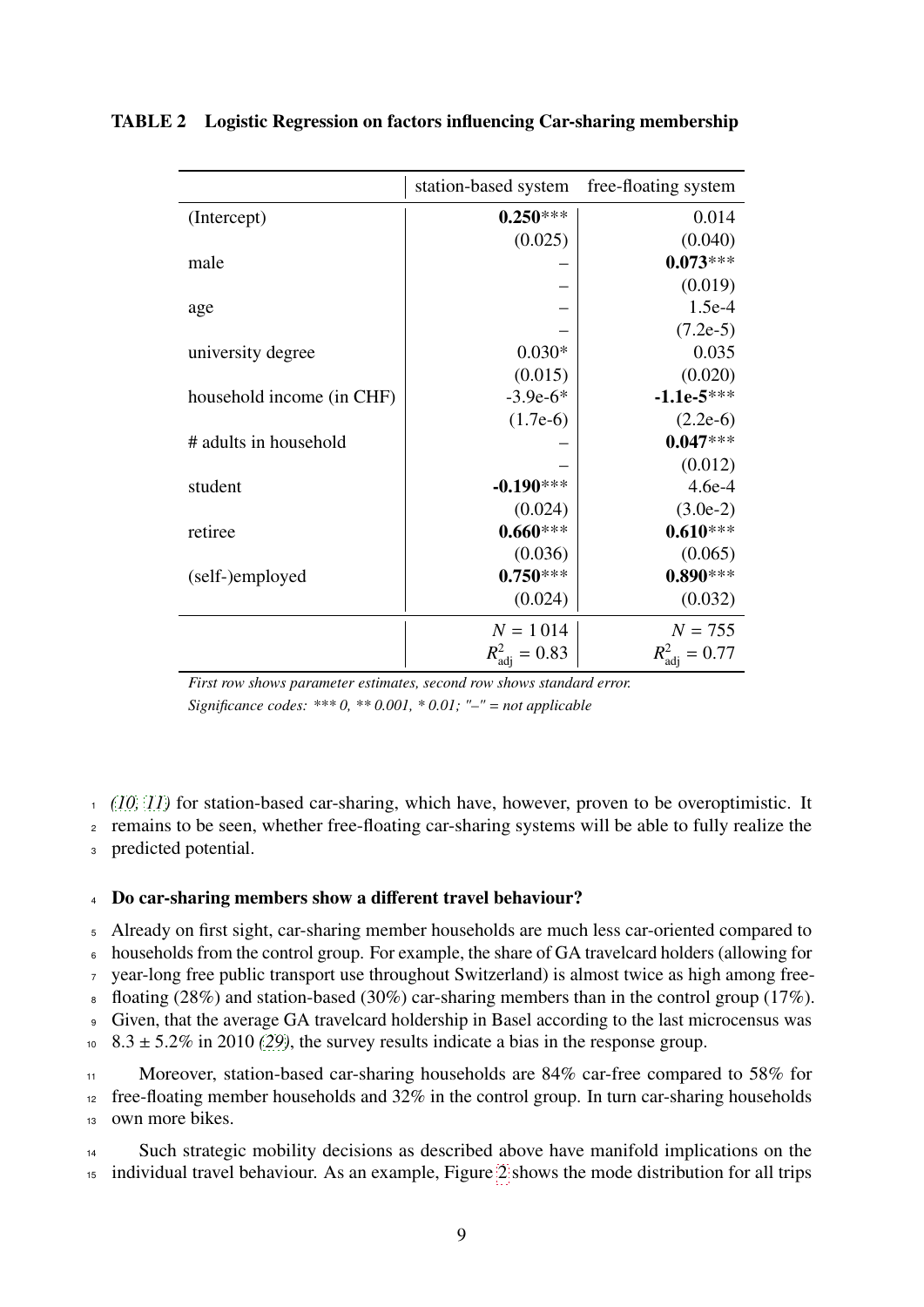<span id="page-11-0"></span>

### FIGURE 2 Modal split on trip level.

being recorded in the mobility diaries by group. Indeed, the different equipment with mobility

<sup>2</sup> tools is mirrored in the mode choice: station-based car-sharing members, who own the fewest

<sup>3</sup> cars, but the most bikes, use slow modes for most of their trips. Members of the free-floating

<sup>4</sup> car-sharing service, however, rely more on public transportation and also use car-sharing more

<sup>5</sup> frequently.

<sup>6</sup> Weighting the modal split by travel time allows to further investigate how many different  $\tau$  modes the respondents acitvely use for their daily travel behaviour. A means to quantify this

<sup>8</sup> flexibility in mode choice is the multimodality index (MMI) *[\(30\)](#page-19-0)*. The concept of the MMI has

<sup>9</sup> its origin in the Herfindahl-Hirschmann-Index *[\(31\)](#page-19-1)*, a measure for concentration in economics.

<sup>10</sup> As in *[\(30\)](#page-19-0)*, the MMI is calculated by

$$
\text{MMI} = \left(1 - \sum_{i} \left(\frac{t_i}{\sum_j t_j}\right)^2\right) \cdot \frac{n}{n-1}
$$

<sup>11</sup> Whilst the first part of the formula directly stems from the Herfindahl-Hirschmann-Index  $\mu$ <sup>2</sup> with  $t_i$  being the travel time for a single mode, the fraction at the end normalizes the MMI to  $13 \text{ a } [0,1]$  scale with *n* the number of available alternatives. On this scale, values closer to one <sup>14</sup> indicate an equal distribution of travel time among the different modes, whereas smaller values <sup>15</sup> hint at monomodality.

<sup>16</sup> Interestingly, the MMI has no significant variations between the three survey groups. In 17 fact, it is largest for the control group ( $MMI_{CG} = 0.71 \pm 0.30$ ) and lowest for members of the station-based car-sharing service ( $MMI_{SR} = 0.63 \pm 0.26$ ). The relation can be explained by <sup>18</sup> station-based car-sharing service ( $MMI_{SB} = 0.63 \pm 0.26$ ). The relation can be explained by<br><sup>19</sup> above observation, that car-sharing members rarely use cars, whereas car-users are more likely above observation, that car-sharing members rarely use cars, whereas car-users are more likely <sup>20</sup> to also walk, bike or use public transport.

<sup>21</sup> However, the average MMI of the different survey groups may have been biased by their <sup>22</sup> different socio-demographic composition (c.f. Table [2\)](#page-10-0). In order to isolate the actual effect of <sup>23</sup> car-sharing membership on the MMI, a treatment effect model based on a two-step Heckman <sup>24</sup> correction *[\(32\)](#page-19-2)* has been estimated. In the first step of this procedure, a probit model is used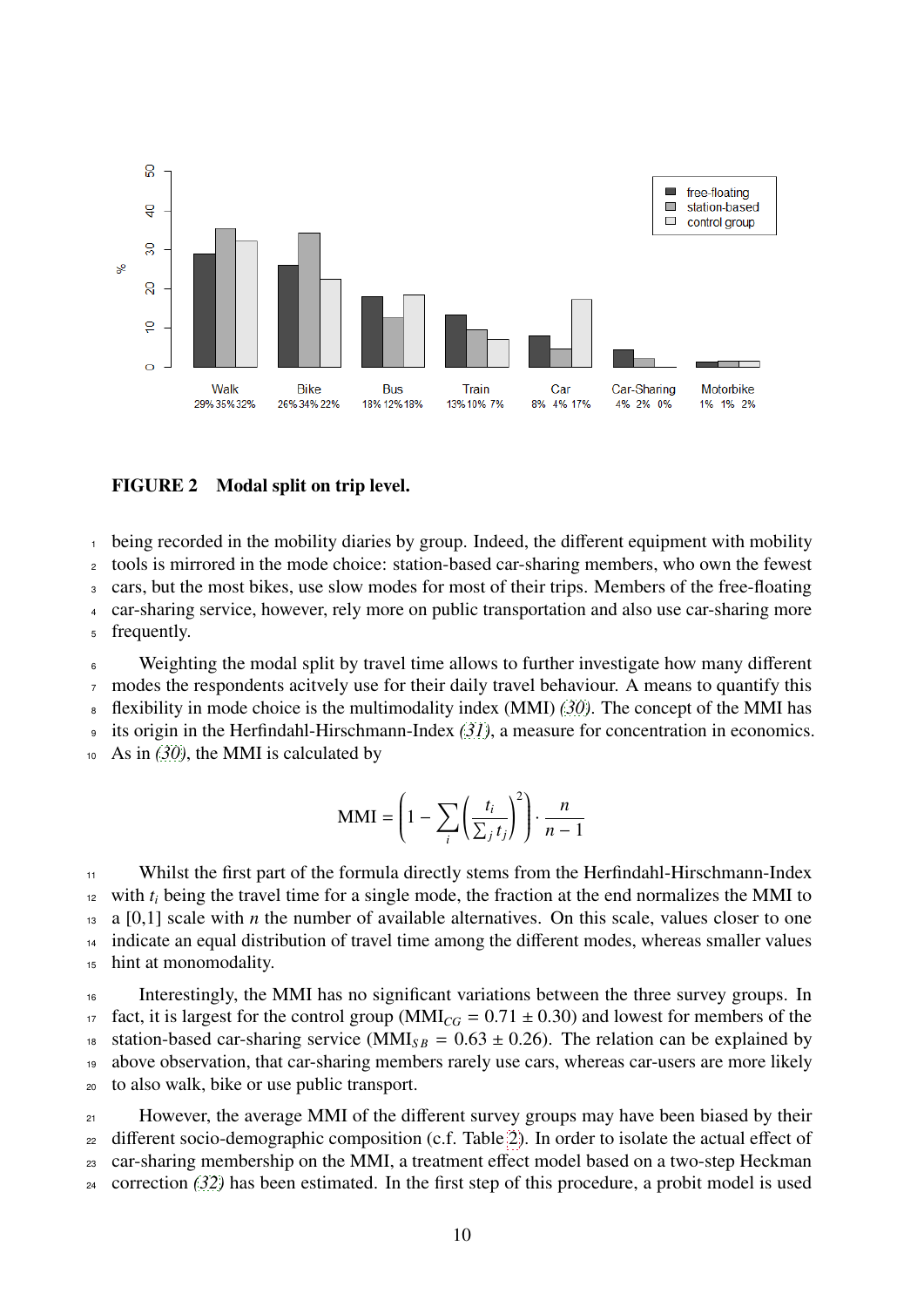to predict car-sharing membership for the individual respondents. Thereafter, the predicted membership enters the main regression equation as an endogeneous variable. This model is preferred over a simple regression model as it accounts for the endogeneity of car-sharing membership.

<sup>5</sup> The estimated model confirms the above finding, that car-sharing members do not show a <sup>6</sup> significantly different multimodal behaviour compared to the control group.

 In the next step, the relation between car-sharing membership and car-ownership and -usage is investigated further. Given the substantial socio-demographic disparities between the control group an the car-sharing member groups, it is again necessary to estimate a treatment effect <sup>10</sup> model.

 Taking into account the large differences between weekday and weekend travel behaviour, <sup>12</sup> the model has been estimated for weekday-trips only. The results are presented in Table [3.](#page-12-0) 13 In both cases, the correlation of the error terms  $\rho$  is significant, hence, the estimation can be assumed to be unbiased. In the first model, the number of cars is estimated depending on socioassumed to be unbiased. In the first model, the number of cars is estimated depending on socio- demographic variables and GA-travelcard ownership and car-sharing membership. Whereas household income has a significant positive influence on car ownership, both GA travelcard holdership and car-sharing membership have a significant negative effect. All other attributes being equal, households of free-floating car-sharing members own 0.82 cars less. Households of station-based members even own 0.91 cars less than non-members. Therefore, the statistical effect of car-sharing membership is four times stronger as GA travelcard holdership.

|                            | # cars in household |               | daily km travelled by car (log) |               |
|----------------------------|---------------------|---------------|---------------------------------|---------------|
|                            | free-floating       | station-based | free-floating                   | station-based |
| main regression            |                     |               |                                 |               |
| household income (in kCHF) | $0.039***$          | $0.034***$    | 0.047                           | $0.060*$      |
|                            | (0.01)              | (0.01)        | (0.03)                          | (0.03)        |
| # minors in household      | $0.089**$           | $0.100**$     | $-0.198$                        | $-0.122$      |
|                            | (0.04)              | (0.04)        | (0.16)                          | (0.15)        |
| age                        | $-0.000$            | 0.002         | $-0.016*$                       | $-0.013$      |
|                            | (0.00)              | (0.00)        | (0.01)                          | (0.01)        |
| GA travelcard              | $-0.220***$         | $-0.195***$   | $-0.605*$                       | $-0.604**$    |
|                            | (0.07)              | (0.07)        | (0.31)                          | (0.28)        |
| # bikes in household       | $-0.005$            | $-0.010$      |                                 |               |
|                            | (0.02)              | (0.02)        |                                 |               |
| free-floating member       | $-0.815***$         |               | 1.278**                         |               |
|                            | (0.11)              |               | (0.62)                          |               |
| station-based member       |                     | $-0.906***$   |                                 | 2.930***      |
|                            |                     | (0.11)        |                                 | (0.53)        |
| male                       |                     |               | 0.135                           | 0.317         |
|                            |                     |               | (0.28)                          | (0.24)        |
| occupation: student        |                     |               | $0.693*$                        | $0.815*$      |
|                            |                     |               | (0.41)                          | (0.42)        |
| occupation: retiree        |                     |               | 0.262                           | $-1.033$      |
|                            |                     |               | (0.76)                          | (0.81)        |
| occupation: worker         |                     |               | 0.315                           | $-0.327$      |

### <span id="page-12-0"></span>TABLE 3 Treatment Effect Model for Car Ownership and Usage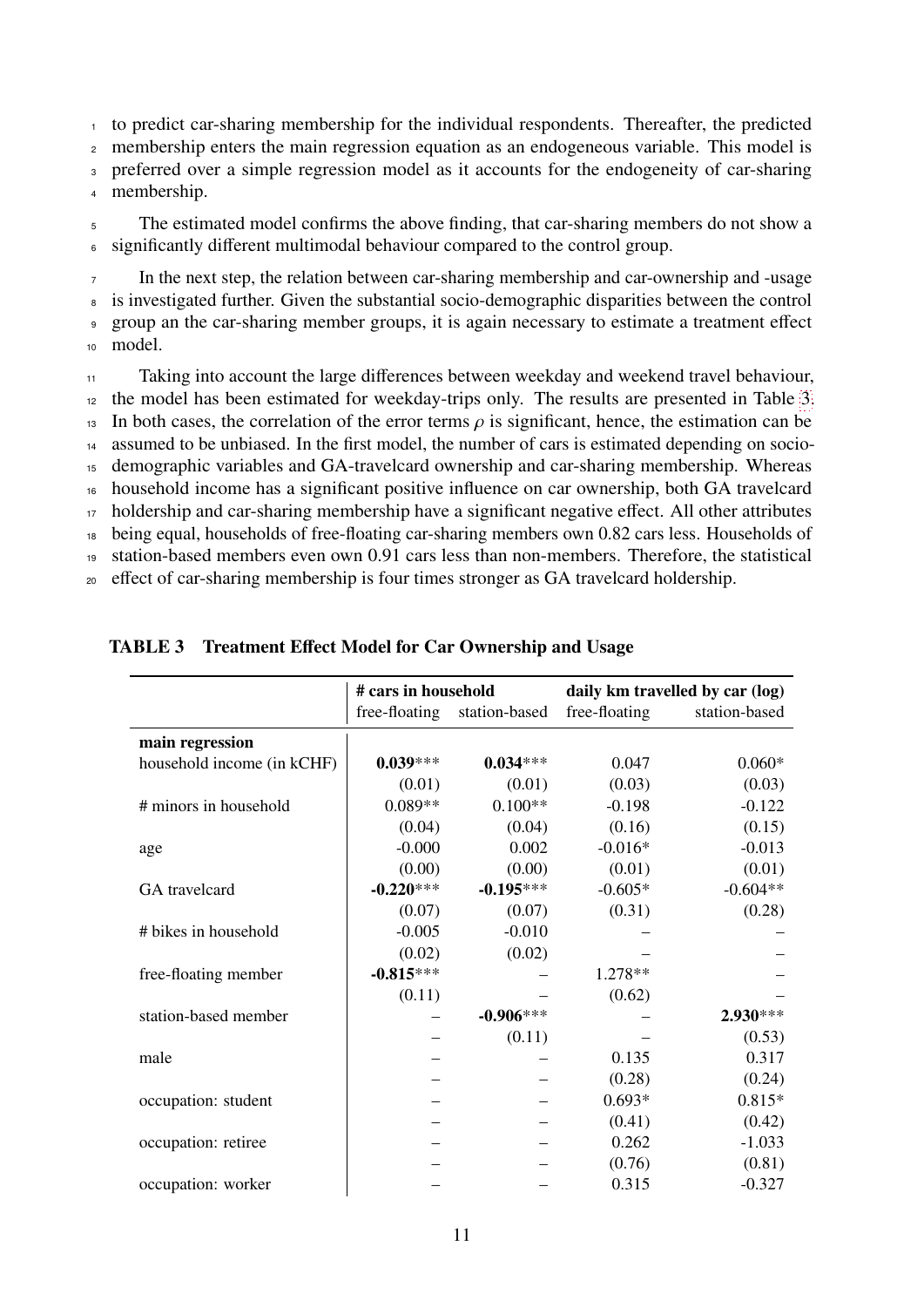|                            |             |             | (0.53)      | (0.53)      |
|----------------------------|-------------|-------------|-------------|-------------|
| household owns a car       |             |             | 0.451       | 0.294       |
|                            |             |             | (0.28)      | (0.33)      |
| (Intercept)                | $0.319**$   | $0.306**$   | $1.312**$   | 0.984*      |
|                            | (0.14)      | (0.13)      | (0.58)      | (0.57)      |
| free-floating member       |             |             |             |             |
| male                       | 0.273       |             | 0.465       |             |
|                            | (0.20)      |             | (0.31)      |             |
| household income (in kCHF) | $-0.022$    |             | $-0.040$    |             |
|                            | (0.02)      |             | (0.03)      |             |
| # adults in household      | 0.024       |             | 0.102       |             |
|                            | (0.11)      |             | (0.20)      |             |
| occupation: student        | 0.120       |             | 0.237       |             |
|                            | (0.41)      |             | (0.65)      |             |
| occupation: retiree        | $1.533***$  |             | 0.944       |             |
|                            | (0.50)      |             | (0.85)      |             |
| occupation: worker         | $1.908***$  |             | $2.022***$  |             |
|                            | (0.40)      |             | (0.63)      |             |
| (Intercept)                | $-1.855***$ |             | $-2.056***$ |             |
|                            | (0.52)      |             | (0.80)      |             |
| station-based member       |             |             |             |             |
| university degree          |             | $0.326*$    |             | 0.253       |
|                            |             | (0.19)      |             | (0.28)      |
| household income (in kCHF) |             | $-0.032$    |             | $-0.008$    |
|                            |             | (0.02)      |             | (0.04)      |
| occupation: student        |             | $-0.834**$  |             | $-2.993$    |
|                            |             | (0.34)      |             | (84.83)     |
| occupation: retiree        |             | $1.264***$  |             | $1.670***$  |
|                            |             | (0.42)      |             | (0.60)      |
| occupation: worker         |             | $1.266***$  |             | $1.510***$  |
|                            |             | (0.27)      |             | (0.43)      |
| (Intercept)                |             | $-1.186***$ |             | $-1.815***$ |
|                            |             | (0.34)      |             | (0.54)      |
| $\rho$                     | $0.879***$  | $0.919***$  | $-0.872***$ | $-1.515***$ |
|                            | (0.16)      | (0.17)      | (0.31)      | (0.54)      |
| $\sigma$                   |             |             | $0.424***$  | $0.448***$  |
|                            | $-0.511***$ | $-0.532***$ |             |             |

*First row shows parameter estimates, second row shows standard error. Significance codes: \*\*\* 0, \*\* 0.001, \* 0.01; "–"* = *not applicable*

1

<sup>2</sup> However, the effect is reversed when looking at the average daily kilometers travelled in a car (as driver or passenger, with a private or shared car). Here, car-sharing membership has a significant positive correlation with the amount of weekday kilometers driven by car. Hence, all other factors being equal, car-sharing members are found to travel higher average weekday distances in a car.

<sup>7</sup> In consequence, members of both car-sharing schemes were found to own almost one car 8 less than their peers. This also explains the observation, that car-sharing members use slow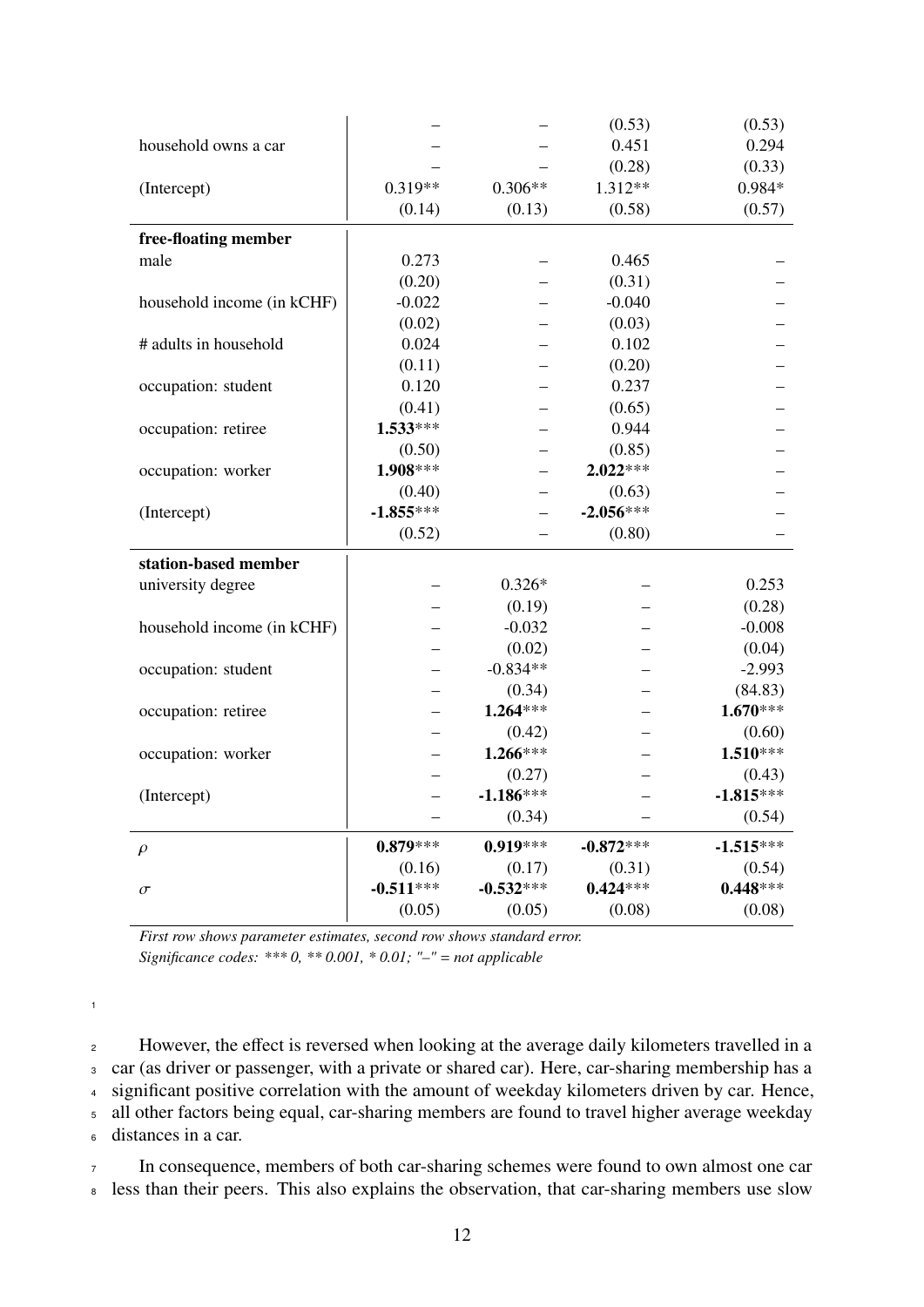<span id="page-14-0"></span>

FIGURE 3 Purpose of the last car-sharing ride ( $N_{free\text{-}floating} = 312$ ,  $N_{station\text{-}based} = 571$ ).

<sup>1</sup> modes or public transportation for most of their trips. Yet, they do not show a significantly <sup>2</sup> different multimodality and even drive longer weekday distances in cars.

### <sup>3</sup> How is car-sharing used?

 Due to their distinct design, free-floating and station-based car-sharing can be anticipated to serve different markets. In order to address this issue, car-sharing members were asked to provide details about their most recent car-sharing ride. The results are therefore vaild on the user-level.

<sup>8</sup> As illustrated in Figure [3,](#page-14-0) half of the trips undertaken with a station-based car-sharing 9 vehicle  $(N = 570)$  are shopping trips or trips, for which the customer had large items to carry. In <sup>10</sup> addition, the service is also employed for leisure trips (19%) and visits (15%). Other uses turned 11 out to be negligible. In contrast, the free-floating car-sharing service  $(N = 310)$  is employed <sup>12</sup> for a greater variety of purposes. In particular, there is also substantial usage for commute trips <sup>13</sup> indicating that free-floating car-sharing has the potential to enter the daily trip pattern.

14 Asked, why they had used car-sharing for their last car-sharing ride, 56% of the free-floating <sup>15</sup> members stated, that car-sharing was the fastest option. Members of the station-based service, <sup>16</sup> however, cited goods to carry as main reason to use car-sharing  $(45\%)$ . Indeed,  $60\%$  of the 17 station-based members caried large items on their last car-sharing ride, whereas only 35% of the <sup>18</sup> free-floating members did so.

<sup>19</sup> Not only are station-based car-sharing vehicles more likely to be loaded with goods, they 20 also have more passengers on board. Whereas  $54\%$  of the free-floating trips ( $N = 302$ ) were 21 conducted by a single driver,  $48\%$  of the station-based cars ( $N = 550$ ) had two people on board. <sup>22</sup> Consequently, the average occupancy is higher for station-based car-sharing (1.99) than for the <sup>23</sup> the free-floating service (1.58).

24 Moreover, the different nature of the car-sharing services is reflected in the members'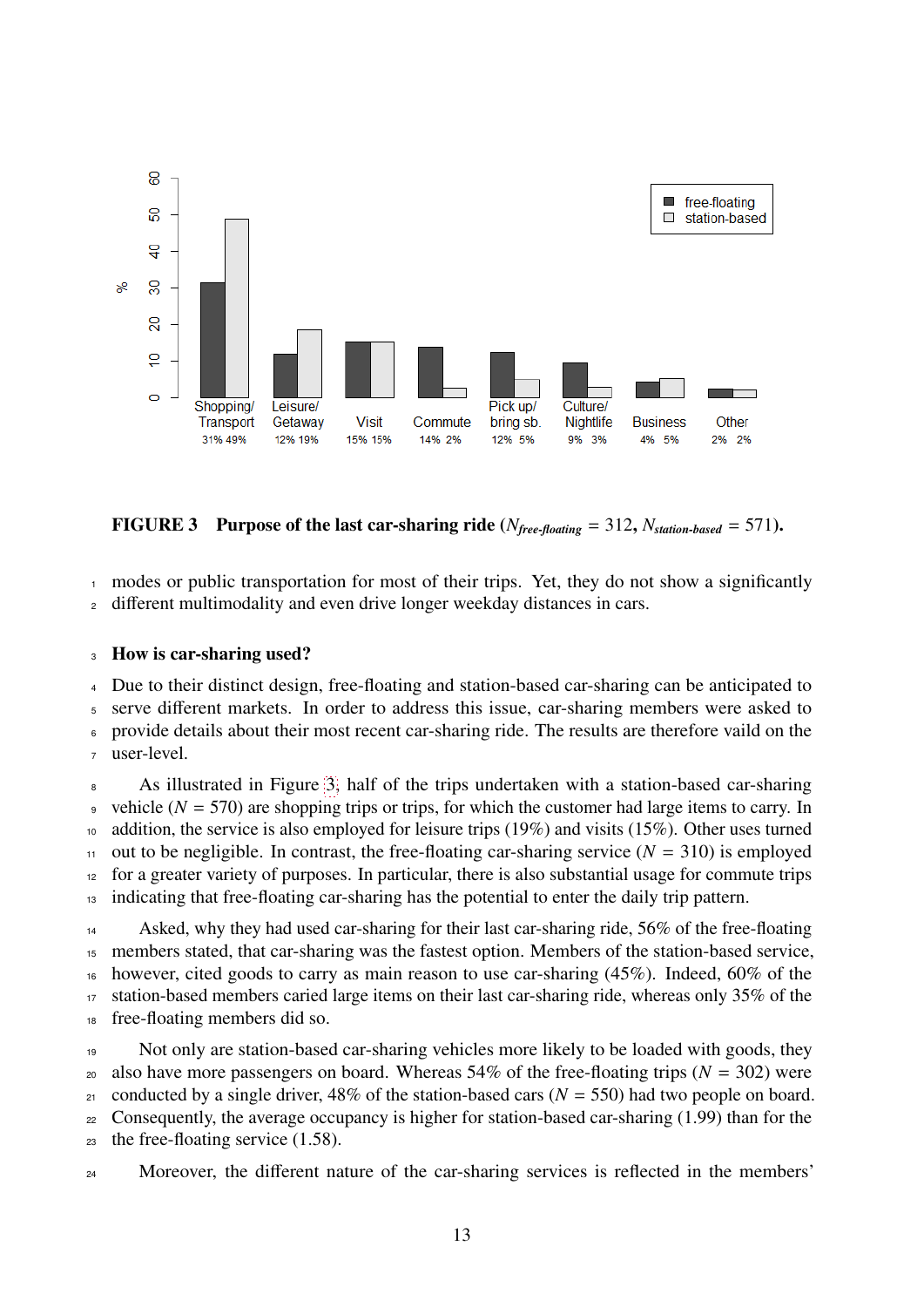### <span id="page-15-0"></span>TABLE 4 Vehicle Ownership Impact

|                     | station-based system free-floating system |       |
|---------------------|-------------------------------------------|-------|
| no impact           | 60.7%                                     | 54.9% |
| direct reduction    | 25.3%                                     | 11.8% |
| indirect reduction  | 13.6%                                     | 30.6% |
| potential reduction | $0.4\%$                                   | 2.8%  |

 $\frac{1}{1}$  planning horizon. Whereas 60% of the station-based car-sharing members planned their last

car-sharing ride at least one day ahead, the same share of free-floating members used the service

spontaneously.

 The insights from the paragraphs above allow to distinguish the basic usage patterns of the two car-sharing services. Given its specific purposes, large share of transported goods, relatively high occupancy and longer planning horizon, station-based car-sharing is mainly used for trips actually requiring a car such as relocations, shopping, familiy visits or other activities, which can be well planned ahead. In contrast, the shorter planning horizon combined with the lower occupancy and broader range of application indicate, that free-floating car-sharing is used for trips, for which a car is the superior alternative. This may especially apply for tangential routes

11 not well served by transit.

### 12 What is its environmental impact?

 Free-floating car-sharing affects its users' daily mobility behaviour by influencing both their tactic (e.g. mode choice) and their strategic (e.g. car-ownership) mobility decisions *[\(33\)](#page-19-3)*. Since these two levels are intertwined, an assessment of the full effect of free-floating car-sharing has to account for both. Although this can only be done after the second survey wave, the results from this first wave can be used for a qualitative prediction.

 As in the case of station-based car-sharing, the net impact of free-floating car-sharing will be determined by its ability to affect strategic mobility decisions and reduce private vehicle ownership *[\(14\)](#page-17-13)*. Only in this way can the inevitable effect of generating new trips or attracting transit riders be outweighed.

<sup>22</sup> Station-based car-sharing is commonly considered to significantly reduce their members' vehicle-ownership. The findings from this study further support this notion and reveal a similar <sup>24</sup> effect for free-floating car-sharing members. According to the results presented in Table [4,](#page-15-0) one in eight free-floating members ( $N = 144$ ) has either sold or scrapped his car without buying a new one due to the free-floating service (direct impact). Moreover, 30.6% of the free-floating <sup>27</sup> members report an indirect impact on their car-ownership in that the service allows them to forego the purchase of a (new) car. Another 2.8% state, that the free-floating car-sharing service lets them consider to sell or scrap their private car (potential impact).

 Therefore, free-floating car-sharing can be expected to also reduce vehicle ownership. 31 Although its direct impact is still smaller than the one of the station-based car-sharing service  $32 \left(N = 545\right)$ , the relation may change in future. When interpreting the numbers, one has to bear in mind, that the station-based service has already been around for years, whereas the free-floating service has only been up for at most a few months.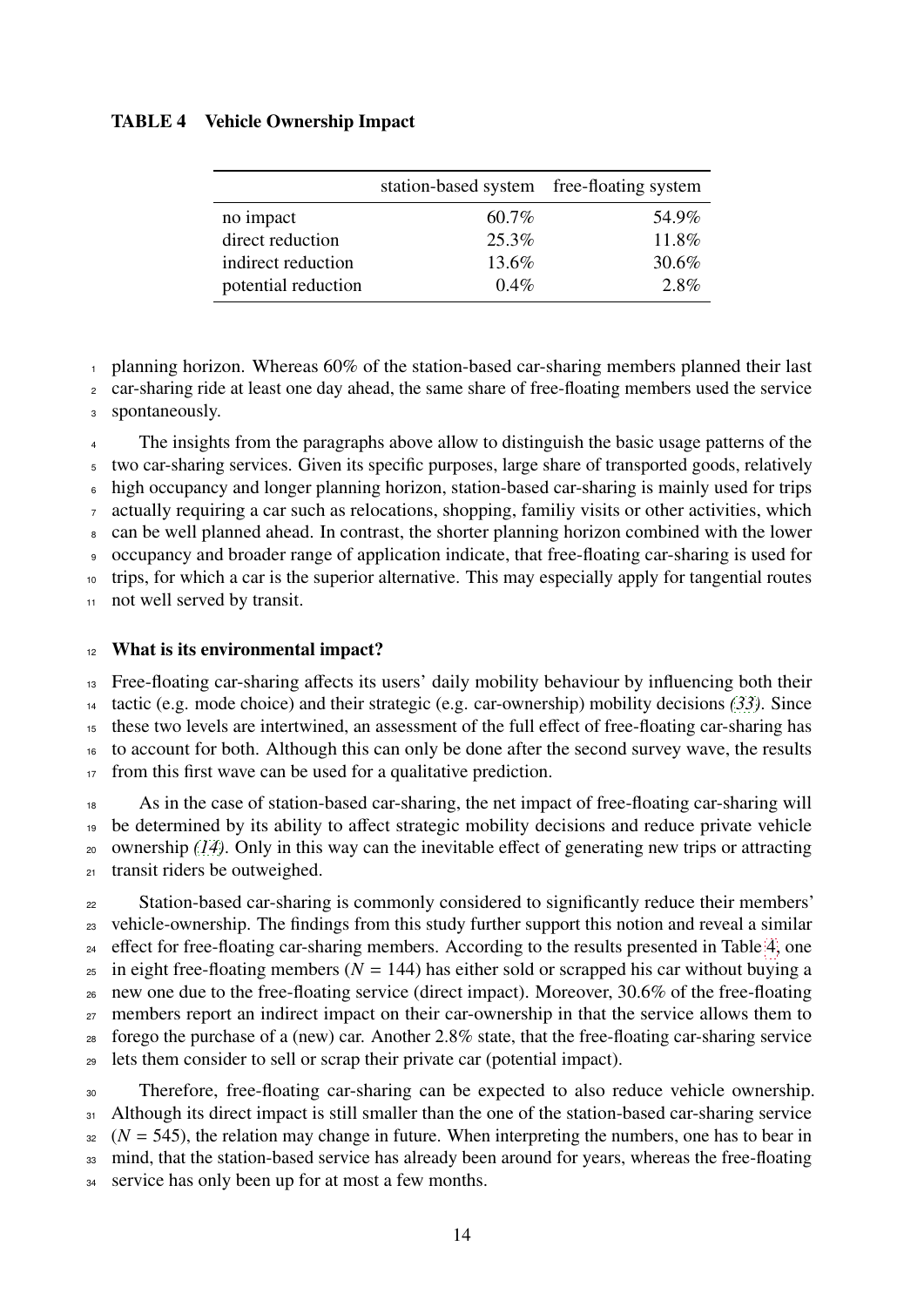### **CONCLUSION**

More than any other kind of car-sharing, free-floating car-sharing relies on public support in

order to obtain or extend special parking permissions necessary to operate the system. Due to

this direct public involvement, environmental concerns are of particular relevance.

 As detailed above, this study allows a direct comparison of free-floating and station-based car-sharing services. By doing so, it contributes to a better understanding of their usage and environmental impact enabling a more qualified public discussion and decision process.

 The different nature of station-based car-sharing and free-floating car-sharing was found to address different markets. Although station-based car-sharing was found to have only limited applications, it serves a broader group of users (among the retired or actively working population). In contrast, free-floating car-sharing is employed for a larger variety of purposes <sup>12</sup> including commute trips, which allows the service to enter daily trip chains and therefore to become a viable alternative to a private vehicle. This notion is supported by the result, that free-floating car-sharing members are also more active car-sharers than station-based members, i.e. they use car-sharing more often. Yet, free-floating car-sharing so far has a more restricted user group. Taking into account, that the survey has been conducted shortly after the introduction <sup>17</sup> of the service, the socio-demographic composition of the free-floating car-sharing members may still widen.

 Despite apparent differences in user groups and usage patterns, the environmental effect of free-floating car-sharing seems to be comparable to the ones of station-based car-sharing. Members of both schemes report a significantly lower car-ownership level, which they at least <sup>22</sup> partly attribute to their car-sharing membership. Despite that, car-sharing members show a higher than average car travel distance. However, the net effect of free-floating car-sharing can <sup>24</sup> only be estimated after the second survey wave, when its full impact on the members' mobility behaviour can be analyzed.

 Methodologically, this study is another successful application of smartphone-based GPS- tracking as a survey tool. However, data privacy concerns have been found to be a major obstacle for participants. New approaches have to be developed to efficiently build trust among respondents such that the manifold advantages of this new survey system can be fully used. Nevertheless, statistical tests suggest, that the acquired sample data is sufficiently representative 31 for the respective population.

### 32 OUTLOOK

This research is concluded by a second wave of data-taking in fall 2015. Combining the data

<sup>34</sup> from the first and the second survey wave will then allow before-and-after comparisons of the

respondens' travel behaviour, which will be instrumental to quantify the environmental net effect

of free-floating car-sharing.

### 37 ACKNOWLEDGEMENT

This research has been commissioned by Mobility Switzerland and involves a parallel Swiss

National Fund (National Research Program 71: Managing Energy Consumption) project.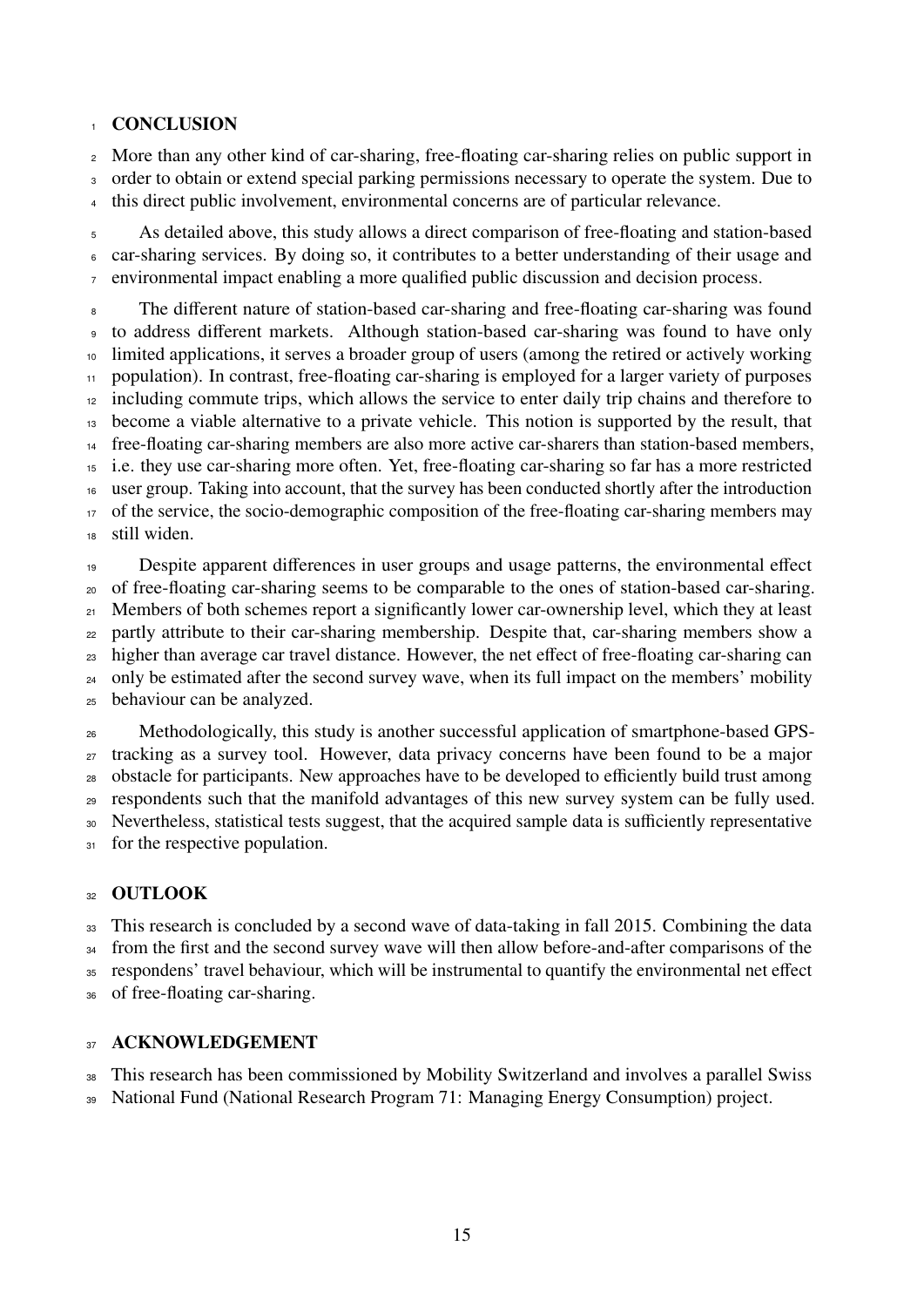### **REFERENCES**

- <span id="page-17-0"></span> 1. Kopp, J., R. Gerike and K. W. Axhausen (2013) Status Quo and Perspectives for CarSharing Systems: the Example of DriveNow, in R. Gerike, F. Hülsmann and K. Roller (eds.)
- *Strategies for Sustainable Mobilities: Opportunities and Challenges*, 207–226, Ashgate, Burlington.
- <span id="page-17-1"></span> 2. Schmöller, S., S. Weikl, J. Müller and K. Bogenberger (2014) Empirical Data Analysis of free-floating carsharing systems, paper presented at the *93rd Annual Meeting of the Transportation Research Board*, Washington, D.C., January 2014.
- <span id="page-17-2"></span> 3. Seattle Department of Transportation (2014) 2013 Seattle Free-Floating Car Share Pilot Program Report.
- <span id="page-17-3"></span> 4. Harms, S. and B. Truffer (1998) The emergence of a nationwide carsharing co-operative in Switzerland, *Research Report*, EAWAG (Eidgenössische Anstalt für Wasserversorgung, Abwasserreinigung und Gewässerschutz).
- <span id="page-17-4"></span> 5. Millard-Ball, A., G. Murray, J. Ter Schure, C. Fox and J. Burkhardt (2005) Car-Sharing: Where and How It Succeeds, *Technical Report*, 108, TCRP (Transit Cooperative Research Program).
- <span id="page-17-5"></span> 6. Stillwater, T., P. L. Mokhtarian and S. A. Shaheen (2008) Carsharing and the Built Environ- ment, Geographic Information System-Based Study of one U.S. Operator, *Transportation Research Record*, 2110, 27–34.
- <span id="page-17-6"></span> 7. Grasset, V. and C. Morency (2010) Carsharing: Analyzing the Interaction Between Neigh- borhood Features and Market Share, paper presented at the *89th Annual Meeting of the Transportation Research Board*, Washington, D.C., January 2010.
- <span id="page-17-7"></span> 8. Martin, E. and S. A. Shaheen (2011) The Impact of Carsharing on Public Transit and <sup>24</sup> Non-Motorized Travel: An Exploration of North American Carsharing Survey Data, 4 (11)  $2094 - 2114$ .
- <span id="page-17-8"></span> 9. Shaheen, S. A., C. Rodier, G. Murray, A. Cohen and E. Martin (2010) Carsharing and public parking policies: assessing benefits, costs, and best practices in North America, *Technical Report*, CA-MTI-10-2612, Mineta Transportation institute, San Jose, California.
- <span id="page-17-9"></span> 10. Steininger, K., C. Vogl and R. Zettl (1996) Car-sharing organizations - The size of the market segment and revealed change in mobility behavior, *Transport Policy*, 3 (4) 177–185.
- <span id="page-17-10"></span> 11. Muheim, P. and E. Reinhardt (1999) CarSharing - The Key to Combined Mobility, *The Journal of World Transport Policy* & *Practice*, 5 (3) 58–71.
- <span id="page-17-11"></span> 12. Firnkorn, J. and M. Müller (2011) What will be the environmental effects of new free- floating car-sharing systems? The case of car2go in Ulm, *Ecological Economics*, 70 (8) 1519–1528.
- <span id="page-17-12"></span> 13. Firnkorn, J. (2012) Triangulation of two methods measuring the impacts of a free-floating carsharing system in Germany, *Transportation Research Part A*, 46 (10) 1654–1672.
- <span id="page-17-13"></span> 14. Martin, E. and S. A. Shaheen (2011) Greenhouse Gas Emission Impacts of Carsharing in North America, *IEEE Transactions on Intelligent Transportation Systems*, 12 (4) 1074– 1086.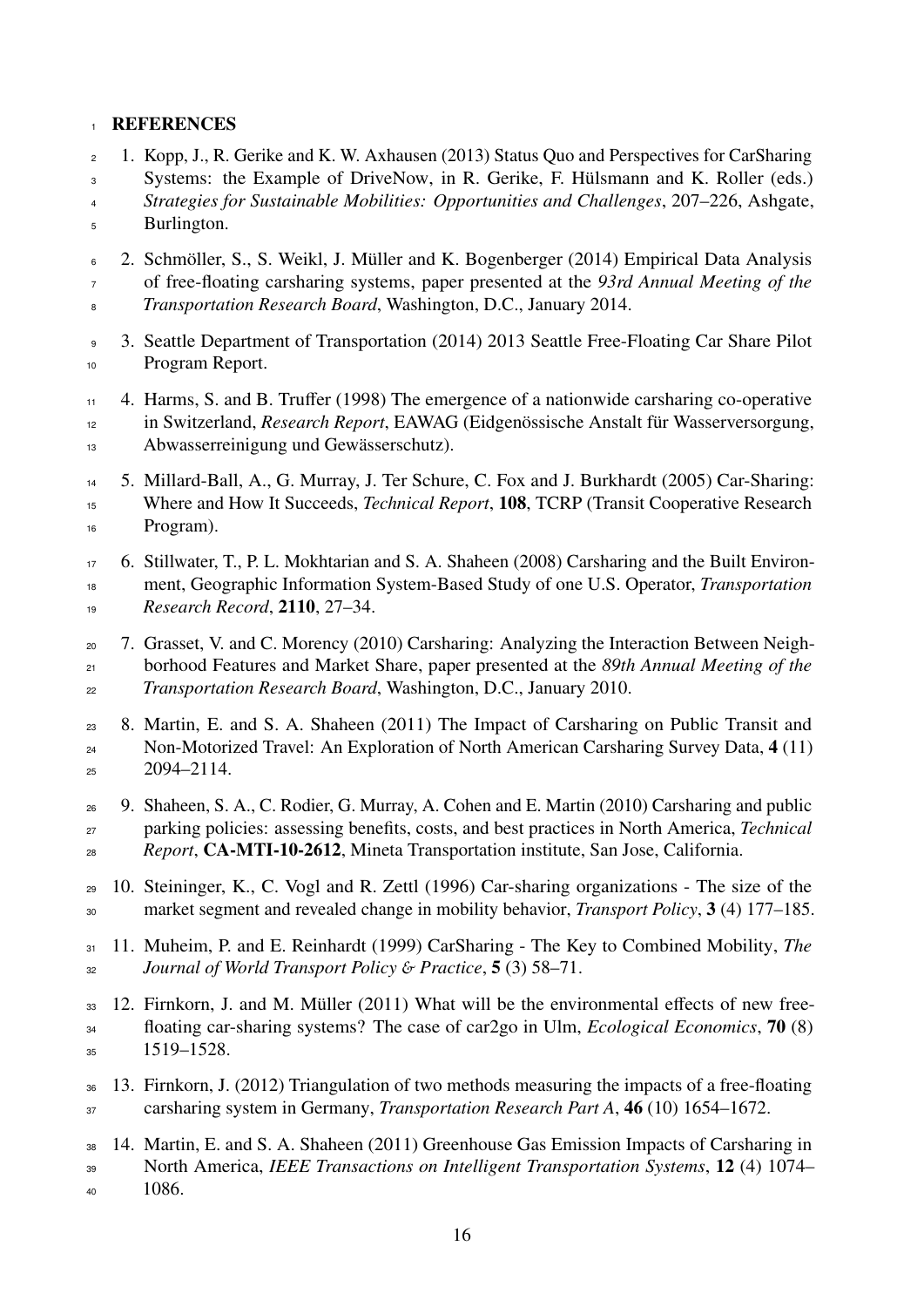- <span id="page-18-0"></span> 15. Le Vine, S., M. Lee-Gosselin, A. Sivakumar and J. Polak (2014) A new approach to predict <sup>2</sup> the market and impacts of round-trip and point-to-point carsharing systems: Case study of London, *Transportation Research Part D*, 32, 218–229.
- <span id="page-18-1"></span> 16. Le Vine, S., O. Adamou and J. Polak (2014) Predicting new forms of activity/mobility patterns enabled by shared-mobility services through a needs-based stated-response method: Case study of grocery shopping, *Transport Policy*, 32, 60–68.
- <span id="page-18-2"></span> 17. Ciari, F., M. Balac and M. Balmer (2014) Modeling the effect of different pricing schemes on free-floating carsharing travel demand: a test case study for Zurich, Switzerland, *Working Paper*, 979, IVT, ETH Zurich, Zurich.
- <span id="page-18-3"></span> 18. Cervero, R., A. Golub and B. Nee (2007) City CarShare: Longer-Term Travel Demand and Car Ownership Impacts, *Transportation Research Record*, 1992, 70–80.
- <span id="page-18-4"></span> 19. Bricka, S. and C. R. Bhat (2006) A comparative analysis of GPS-based and travel survey-based data, *Transportation Research Record*, 1972, 9–20.
- <span id="page-18-5"></span> 20. Stopher, P., C. FitzGerald and M. Xu (2007) Assessing the accuracy of the Sydney House-hold Travel Survey with GPS, *Transportation*, 34 (6) 723–741.
- <span id="page-18-6"></span> 21. Montini, L., N. Rieser-Schüssler and K. W. Axhausen (2013) Field Report: One-Week GPS-based Travel Survey in the Greater Zurich Area, paper presented at the *Swiss Transport Research Conference*, Monte Verita.
- <span id="page-18-7"></span> 22. Cottrill, C. D., F. C. Pereira, F. Zhao, I. F. Dias, H. B. Lim, M. E. Ben-Akiva and P. C. Zegras (2013) The Future Mobility Survey: Experiences in developing a smartphone-based travel survey in Singapore, *Transportation Research Record*, 2354, 59–67.
- 23. Kopp, J., R. Gerike and K. W. Axhausen (2015) Do sharing people behave differently? An empirical evaluation of the distinctive mobility patterns of free-floating car-sharing members, *Transportation*, 42, 449–469.
- 24. Oliveira, M. G. S., P. Vovsha, J. Wolf, Y. Birotker, D. Givon and J. Paasche (2011) Global Positioning System-Assisted Prompted Recall Household Travel Survey to Support Devel- opment of Advanced Travel Model in Jerusalem, Israel, *Transportation Research Record*,  $2246, 16-23.$
- <span id="page-18-8"></span> 25. Wargelin, L., P. Stopher, J. Minser, K. Tierney, M. Rhindress and S. O'Connor (2012) GPS-Based Household Interview Survey for the Cincinnati Ohio Region, *Technical Report*, 31 Abt SRBI Inc., New York.
- <span id="page-18-9"></span>26. Sofistar (2015) Studio Mobilità, <www.studio-mobilita.ch>.
- <span id="page-18-10"></span> 27. Axhausen, K. W., B. Schmid and C. Weis (2015) Predicting response rates updated, *Working Paper*, 1063, IVT, ETH Zurich, Zurich.
- <span id="page-18-11"></span> 28. Anderson, T. W. (1962) On the Distribution of the Two-Sample Cramer-von Mises Criterion, *The Annals of Mathematical Statistics*, 33 (3) 1148–1159.
- <span id="page-18-12"></span> 29. Swiss Federal Statistical Office (BFS) (2012) *Mobilität in der Schweiz - Ergebnisse des Mikrozensus Mobilität und Verkehr 2010*, Swiss Federal Statistical Office, Neuchatel.